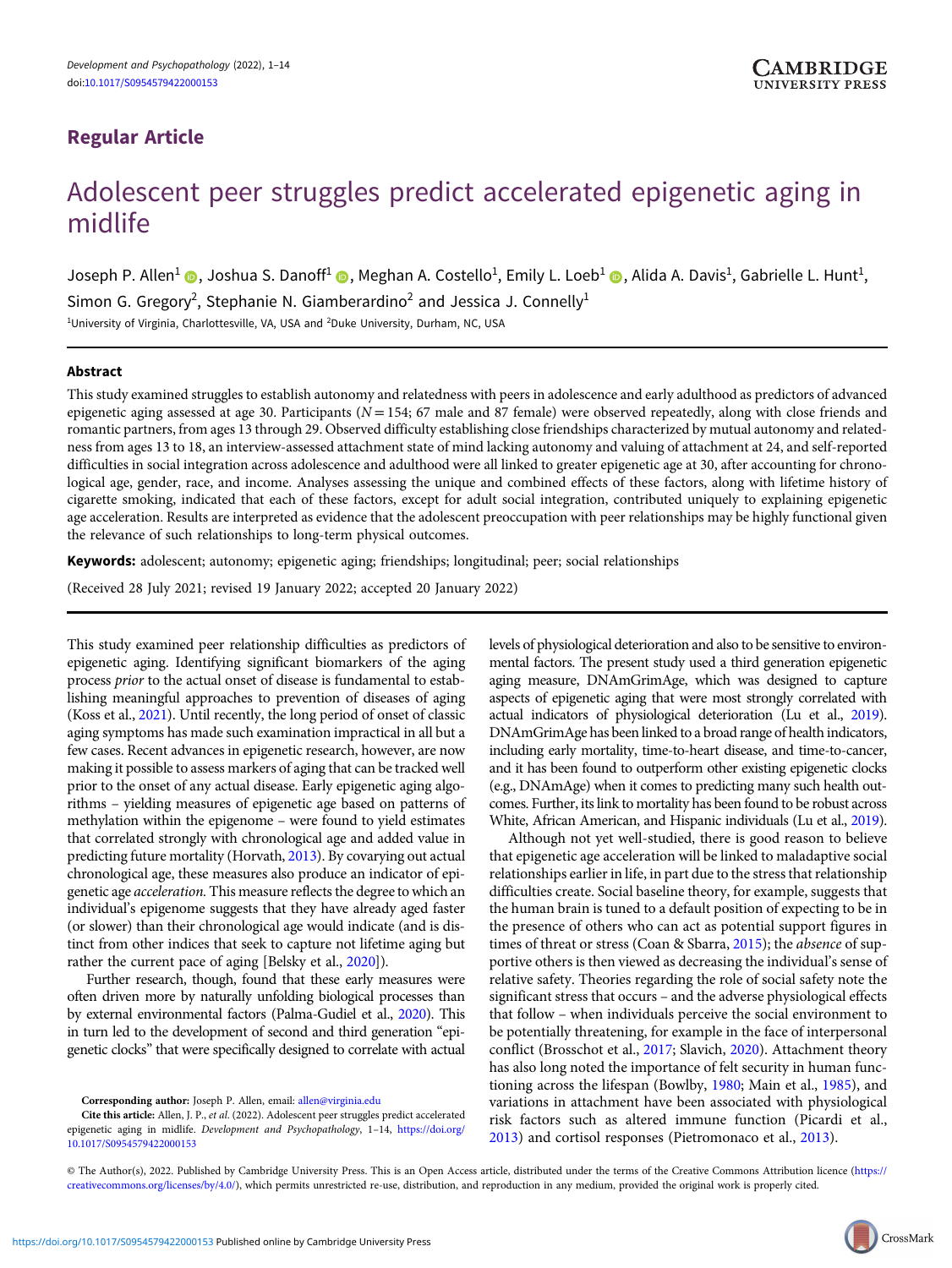Peer relationship struggles in adolescence seem likely to create the type of intense stress that could lead to loss of a sense of safety. Indeed, the combination of hormonal changes, neural development, and social demands in adolescence may make adolescentera social stressors particularly powerful (Albert et al., [2013](#page-11-0); Charles et al., [2001;](#page-11-0) Steinberg & Monahan, [2007](#page-13-0)).

One way to view and assess adolescent relationship stressors is in terms of the critical dialectical challenge that adolescents face: They must learn how to establish peer relationships that allow for autonomy and independence (including the ability to resist peer pressure) while still providing a strong sense of connection (Allen & Loeb, [2015\)](#page-11-0). Mastering this challenge has been identified as a fundamental marker of social competence with long-term implications for adult relationships and functioning (Allen et al., [2020;](#page-11-0) Loeb et al., [2020;](#page-12-0) Oudekerk et al., [2014](#page-12-0)). Given the importance of establishing autonomy in adolescence, it is unsurprising that its absence in key relationships has been linked to higher levels of future hostile conflict (Allen et al., [1996](#page-11-0)) – precisely the kind of threat to social safety known to influence physical health outcomes. Similarly, failure to establish strong, connected relationships in adolescence seems likely to be inherently lonely and stressful, as well as indicative of difficulties that are likely to cascade forward to future social interactions, creating ongoing stress (Oudekerk et al., [2015\)](#page-12-0). Adult attachment theory has found support for the idea that expectations regarding the availability of relationships that are autonomous yet connected can also become internalized (Main et al., [1985;](#page-12-0) Thompson, [2021\)](#page-13-0). In sum, mastering this challenge in adolescence appears to reflect the essence of what it takes to become socially integrated and to establish social relationships as sources of safety versus as sources of conflict and threat.

Prior to and during adolescence, struggles establishing and maintaining positive connections with peers have been linked to higher levels of inflammation in adulthood (Allen et al., [2017](#page-11-0); Copeland et al., [2014;](#page-11-0) Takizawa et al., [2015](#page-13-0)). Similarly, poor social integration in early adulthood has also been linked to markers of greater inflammation (Ford et al., [2019](#page-11-0)) while poor close friendship quality has been found to predict lower self-reported health quality in adulthood (Allen et al., [2015](#page-11-0)). In addition, over-involvement in romantic relationships in adolescence – a potential marker of autonomy difficulties – has in turn been linked to higher levels of adult blood pressure (Allen, Loeb et al., [2021](#page-11-0)). Whether and how these adolescent struggles with issues of autonomy and connection have been linked to more fundamental aging processes, however, has not been examined.

Evidence that chronic social stress is linked to long-term physical dysfunction suggests that social difficulties in adolescence are likely to predict such dysfunction (Fiorito et al., [2017](#page-11-0); Hertzman, [1999](#page-12-0); Miller et al., [2011](#page-12-0)). Exposure to stress has been found to potentially alter the epigenetic landscape across the lifespan, in part via its effects on the hypothalamic-pituitary axis and the glucocorticoid signaling system (Gassen et al., [2017\)](#page-12-0). Stress exposure also appears linked to lasting changes in DNA methylation, forming a sort of "molecular scar" from this exposure (Zannas et al., [2015](#page-13-0)). Direct links between traumatic and threat-related experiences and accelerated epigenetic aging from a range of studies further support the existence of a stress-epigenetic aging connection (Brody, Miller et al., [2016](#page-11-0); Brody, Yu et al., [2016](#page-11-0); Jovanovic et al., [2017](#page-12-0); Sumner et al., [2019](#page-13-0)). No research to date, however, has examined adolescent-era social relationship difficulties in relation to epigenetic aging processes.

This study assessed adolescent relationship difficulties via multiple methods. Self-reports of the degree to which an individual does or does not feel integrated into and motivated to participate in their social network are particularly useful for assessing the role of the individual's perceptions of relationship quality. Direct observations of the extent to which close relationships are meeting the developmental need to establish autonomy and relatedness provide a more objective perspective. Finally, interview techniques can assess implicit internalized representations of relationships and allow for consideration of aspects expectations of relationships of which individuals may or may not be fully conscious. This study used the Adult Attachment Interview (AAI), which uses an individual's description of early relationships to assess the individual's current state of mind regarding close relationships. In particular, the AAI captures the degree to which an individual possesses, at present, an internalized sense of themselves as both autonomous and valuing of close relationships. This internalized sense – referred to as a "secure state of mind regarding attachment" (Main et al., [2002\)](#page-12-0) – captures the fundamental sense of safety that comes with expectations of relationships as likely to be both autonomous and valuable.

A mediational "chains of risk" perspective suggests that early stressors, such as those that arise from struggles to establish autonomy and relatedness with peers, may predict future health outcomes by cascading forward to influence future relationship struggles both with peers and with romantic partners, which in turn have been robustly linked to poor health outcomes (Allen et al., [2020](#page-11-0); Ben-Shlomo & Kuh, [2002;](#page-11-0) Holt-Lunstad et al., [2010](#page-12-0); Oudekerk et al., [2015](#page-12-0)). Hence, this study considered adolescentera relationship factors as potentially acting via similar mediating factors in adulthood. For example, we would expect potential links from difficulties in social integration in adolescence to difficulties in social integration in adulthood to accelerated aging, with similar pathways expected for observed autonomy and relatedness and for attachment states of mind. Alternatively, more direct, unmediated links may also exist, as struggles at a critical point in development, especially in the socially sensitive period of adolescence, could well have long-term effects on physiology (Blakemore & Mills, [2014](#page-11-0)). Cumulative lifetime stress has been previously shown to predict epigenetic aging (Zannas et al., [2015](#page-13-0)) and evidence of such socially linked weathering effects on health increasingly appear in the literature (Allen, Loeb et al., [2021;](#page-11-0) Allen, Loeb et al., [2018;](#page-11-0) Miller et al., [2011](#page-12-0)). Ultimately, both direct and mediated paths from relationship struggles to health outcomes appear plausible and warrant examination.

Several specific non-relational mediators were also considered given their historical links to health outcomes. A lifetime history of cigarette smoking was considered, given that one important limit to research on predictors of epigenetic aging is the possibility that markers of social stress are correlated with smoking behavior, which has been strongly related to aging (Joehanes et al., [2016](#page-12-0); Norman et al., [2012\)](#page-12-0). Smoking was primarily considered as a potential covariate, but the possibility that it would mediate the effects of social difficulties that predict lifetime cigarette use was also considered. Similarly, gender, racial/ethnic minority group membership, and adolescent family income were included as covariates in all analyses given their well-established links to markers of health and aging (Annandale, [2021;](#page-11-0) Khullar & Chokshi, [2018](#page-12-0); Nguyen et al., [2014\)](#page-12-0).

This seventeen-year, multi-method, prospective exploratory study utilized a diverse community sample to examine both direct and mediated pathways from adolescent struggles with processes of autonomy and relatedness to adult patterns of accelerated epigenetic aging. This study assessed struggles to establish autonomy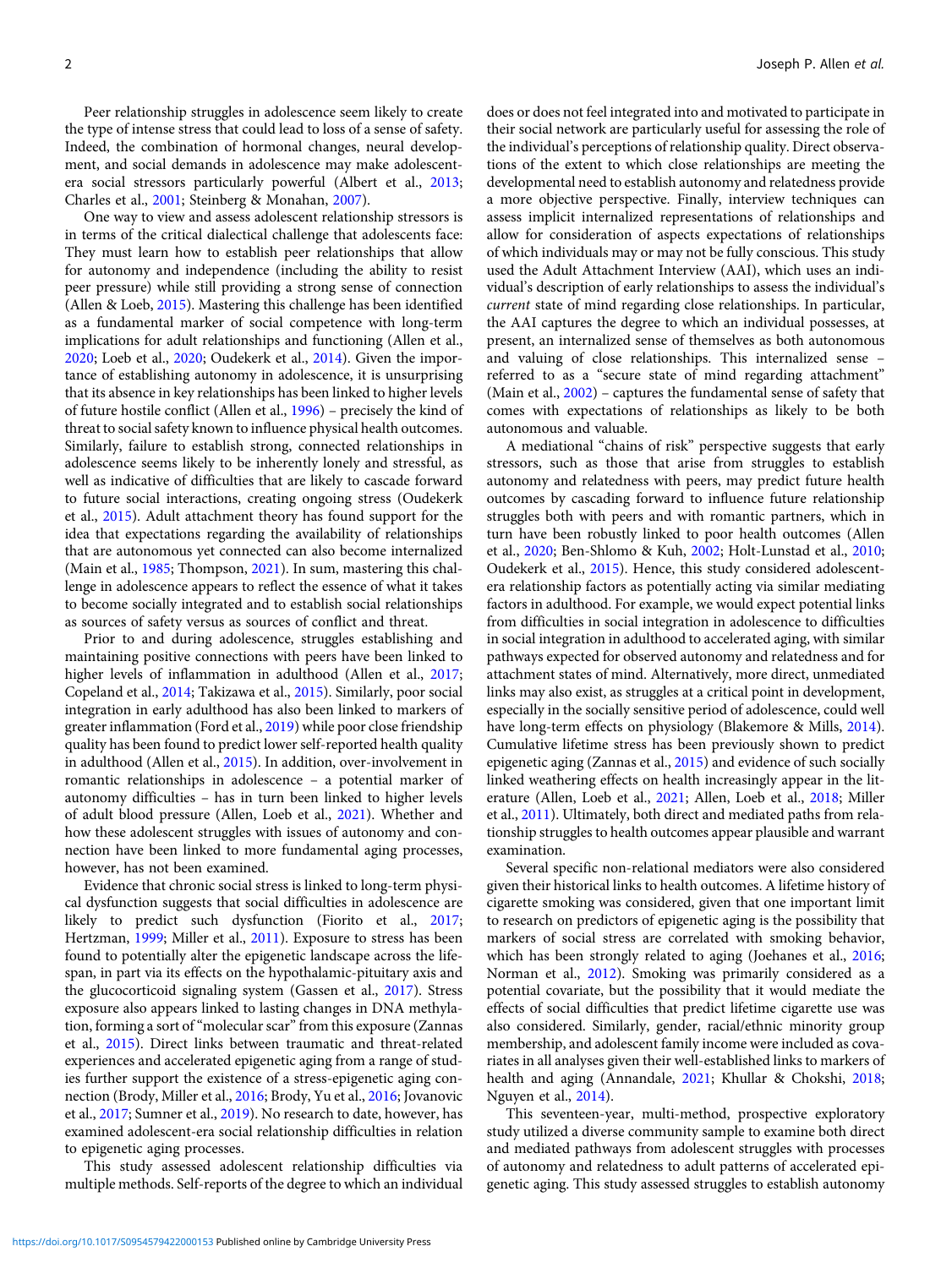and relatedness with peers from multiple vantage points, including self-reports and direct behavioral observations.

This study considered both pathways from relationship struggles to epigenetic age acceleration via four primary hypotheses:

Hypothesis 1: Observed struggles establishing autonomy and relatedness in relationships with close friends across adolescence will predict epigenetic age acceleration, with links potentially mediated by similar struggles with romantic partners in adulthood.

Hypothesis 2: An internalized lack of autonomy and valuing of relationships in adolescent states of mind regarding attachment will predict epigenetic age acceleration, with links potentially mediated by similar struggles in adulthood.

Hypothesis 3: Self-reported struggles in social integration with peers in adolescence will predict epigenetic age acceleration, with links potentially mediated by similar struggles in adulthood.

Hypothesis 4: Multiple social predictors of epigenetic age acceleration will contribute unique variance to epigenetic age acceleration after considering smoking history, but will also have some of their effects mediated via this history.

# Methods

#### **Participants**

This report is drawn from a larger longitudinal investigation of adolescent social development in familial and peer contexts (Author, 2006). The final sample of participants ( $N = 154$  [67 male and 87 female]) was a subset of the original sample of 184 adolescents first assessed at age 13 and for whom epigenetic data was able to be obtained at age 30 ( $M = 29.7$ ,  $SD = 2.16$ ). This reflected an 84% retention rate across the 17 years of the study. The final sample was racially/ethnically and socioeconomically diverse: 86 (56%) adolescents identified themselves as White, 48 (31%) as Black/ African American, 2 (1%) as Asian, 1 (1%) as Hispanic, 1 (1%) as American Indian, and 14 (9%) as from other or mixed racial/ethnic groups. Adolescents' parents reported a median family income at baseline in the \$40,000–\$59,999 range (M = \$43,900,  $SD = $22,500$ .

Adolescents were initially recruited from the 7th and 8th grades of a public middle school drawing from suburban and urban populations in the Southeastern United States. Students were recruited via an initial mailing to all parents of students in the school along with follow-up contact efforts at school lunches. Families of adolescents who indicated they were interested in the study were contacted by telephone. Of all students eligible for participation, 63% agreed to participate either as target participants or as peers providing collateral information. All participants provided informed assent before each interview session, and parents provided informed consent. Interviews took place in private offices within a university academic building.

Participants were first assessed annually over a six-year period across adolescence from age  $13.35$   $(SD = .64)$  to age 18.38  $(SD = 1.04)$ . For the adult follow-up self-report assessments, data were obtained from participants annually from ages 22.8  $(SD = .96)$  to age 28.6  $(SD = 1.02)$ . In adolescence, participants also nominated the same-gender person they currently identified as "the peer to whom they were closest" to be included in the study. In adolescence, close peers came in during a visit along with the target participant and participated in observational assessments, as described below. Close friends in adolescence reported that they

had known participants for an average of 4.3 to 5.7 years  $(SD = 3.1)$ to 3.8) across the various assessment periods. Participants could select a different person at each assessment, given that friendships change over time. Participants selected the same close friend approximately 40% of the time across any one-year period. Only 13% of participants selected the same close friend at age 18 as they had at age 13, indicating that participants' interactions generally reflected a range of different relationships.

Romantic partner observations in adulthood were obtained for participants who were in a relationship for at least three months' duration and in which the romantic partner was willing to come into our offices for an observational assessment. Romantic relationship assessments were obtained whenever a participant was in such a relationship and willing to participate at some point during three three-year windows. The result was that assessments were obtained at participant ages 23.8 ( $SD = 1.12$ ), 27.4 ( $SD = 1.43$ ), and 30.31 ( $SD = 1.24$ ). Approximately 50% of participants had the same romantic partner from age 24 to 27, and 70% had the same partner from age 27 to 30.

#### Procedure

In the initial introduction and throughout all sessions, confidentiality was assured to all study participants and adolescents were told that their parents would not be informed of any of the answers they provided. Informed assent was obtained from adolescents and informed consent was obtained from adolescents' parents and from adult participants. Transportation and childcare were provided if necessary. Adolescent/adult participants, their parents, their peers, and their romantic partners were all paid for participation.

#### Attrition analyses

Initial attrition analyses compared the 154 participants in the final sample to the 30 who were excluded because they lacked epigenetic data. Attrition analyses revealed no differences between these groups on any measures in the study. Among the participants with epigenetic data, analyses also compared the 113 who had romantic partner observational data to the 41 who did not. These analyses also revealed no differences between these groups on any measures in the study.

# Measures

Epigenetic Age (Age 30). The DNAmGrimAge measure was developed by combining DNA methylation markers of a range of physiological risk and stress factors. Unlike other epigenetic clocks, increased DNAmGrimAge does not directly indicate the number of years of increased aging, but instead captures and sums levels of methylation across a range of DNA sites that are indicative of increased mortality and morbidity risk (Lu et al., [2019](#page-12-0)). At the research arm of the local university medical center, trained technicians drew eight and a half milliliters of whole blood from participants into a PAXgene Blood DNA Tube (PreAnalytiX, Hombrechtikon, Switzerland). Samples were stored at −20°C for short-term storage (up to 3 months) then transferred to −80°C for long-term storage. DNA was extracted using the PAXgene Blood DNA kit (PreAnalytiX, Hombrechtikon, Switzerland) according to manufacturer instructions. DNA concentration was determined by Quant-iT™ PicoGreen® dsDNA reagent (Thermo Fisher Scientific, Waltham, MA, USA) per manufacturers' instruction. Florescence was detected using a Tecan Infinite M200 Pro microplate reader (Tecan, Switzerland). 500 ng of DNA was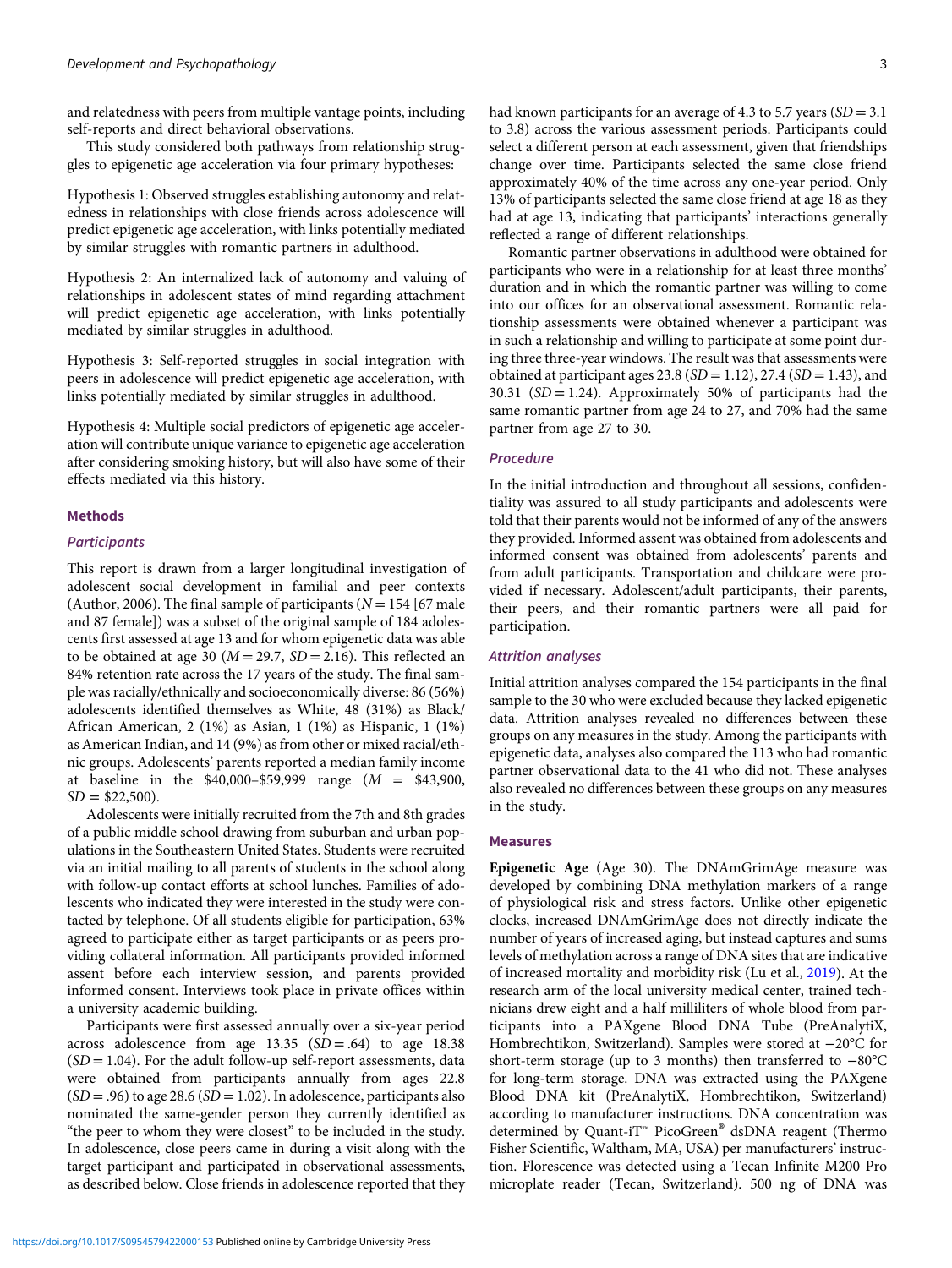bisulfite treated using a Zymo EZ DNA Methylation kit (Zymo Research, Irvine, CA) using polymerase chain reaction conditions for Illumina's Infinium Methylation assay (95 °C for 30 s, 50 °C for 60 min×16 cycles). DNA methylation was assayed using the Illumina Infinium MethylationEPIC BeadChips. Briefly, a total of 4 μL of bisulfite converted DNA was hybridized to Illumina BeadChips using the manufacturer's protocols. Samples were denatured and amplified overnight for 20 to 24 hr. Fragmentation, precipitation, and resuspension of the samples followed overnight incubation, before hybridization to EPIC BeadChips for 16 to 24 hr. BeadChips were then washed to remove any unhybridized DNA and labeled with nucleotides to extend the primers to the DNA sample. Following the Infinium HD Methylation protocol, the BeadChips were imaged using the Illumina iScan system (Illumina).

Raw.idat files were read and preprocessed using the minfi R package (Aryee et al., [2014](#page-11-0); Fortin et al., [2017](#page-12-0)). The data set was preprocessed using noob for background subtraction and dye-bias normalization. All methylation values with detection  $P > 0.01$  were set to missing (median sample: 669 probes, range: 255 to 4,026), and probes with  $>1\%$  missing values ( $n = 5,788$ ) were removed from further analysis. All samples were checked and confirmed to ensure that predicted sex matched reported sex. Additionally, samples were checked for excessive missing data (>5%) and unusual cell mixture estimates, which was estimated using the Houseman method as implemented in minfi (Houseman et al., [2012](#page-12-0); Jaffe & Irizarry, [2014\)](#page-12-0). All samples passed these quality controls. Principal components analysis, as implemented in the shinyMethyl R package, was used to examine batch effects (Fortin et al., [2014\)](#page-12-0). The first seven principal components were examined using plots and potential batch effects were tested using linear models. Principal component 2, which accounted for 2.15% of the total variance, was associated with position on the array ( $F_{(7, 245)} = 14.93$ ,  $p = 3.366e-16$ , adjusted  $R^2 = 0.2789$ ). Principal component 4, which accounted for 1.56% of the total variance, was associated with both bisulfite conversion plate and array number (bisulfite conversion plate:  $F_{(2, 250)} = 19.03$ ,  $p = 2.307e-8$ , adjusted  $R^2 = 0.1252$ ; array number:  $F_{(31, 221)} = 7.98$ ,  $p < 2.2e-16$ , adjusted  $R^2 = 0.462$ ). Bisulfite conversion plate and array number were associated with each other, as samples on the same array originated from the same bisulfite conversion plate. Because samples were randomized across plates and arrays, and proportions of variance explained by PC2 and PC4 were low, no batch correction method was used. The ewastools R package was used to assess Illumina quality control metrics and call genotypes and donor IDs to ensure the identity of repeated samples from the same individual (Heiss & Just, [2018](#page-12-0)). All samples passed Illumina quality controls.

To determine assay variability, we included one set of five technical replicates and an additional ten sets of two technical replicates. After quality control filters and normalization procedures were applied, the 5,000 CpGs with the most variable M values were used as input for calculating Pearson's correlation coefficients among all pairwise combinations of samples. Pearson's correlations of unrelated samples (different individuals) were below 0.8. Pearson's correlations of technical replicates ranged from 0.987 to 0.996, indicating high agreement between technical replicates.

Unnormalized betas were filtered to include CpGs specified by Horvath as necessary for calculation of various clocks. The betas were uploaded to Horvath's online DNA methylation age calculator (https://dnamage.genetics.ucla.edu), which provides measures of Horvath's multi-tissue age estimator (Horvath, [2013](#page-12-0)), DNA methylation GrimAge (Lu et al., [2019\)](#page-12-0), and cell type abundance. A sample annotation file was included. The options to normalize data and apply advanced analysis were selected. Technical replicates were used to determine measurement error of DNAmAge, the output of Horvath's multi-tissue age estimator. The absolute difference of DNAmAge between technical replicate pairs was taken, as was the highest absolute difference in the set of five technical replicates. The median of the absolute difference was 2.02 years (range: 0.44–5.73 years), comparable to previous reports of measurement error being approximately 2.41 years (McEwen et al., [2018](#page-12-0)). Variability of DNAmAge in technical replicates did not differ by any demographic feature, including sex, race, or age.

Attachment Interview and Q-sets (Ages 14 and 24) (George et al., [1996](#page-12-0); Kobak et al., [1993](#page-12-0)). This structured interview probes individuals' descriptions of their childhood relationships with parents in both abstract terms, and with requests for specific supporting memories. Although the interview utilizes descriptions of past relationships, it does so to yield a marker of the individual's current state of mind regarding themselves in close relationships. It yields an overall rating of security defined as a state of mind of being "autonomous yet valuing of attachment relationships." For example, participants were asked to list five words describing their early childhood relationships with each parent, and then to describe specific episodes that reflected those words. Other questions focused upon specific instances of upset, separation, loss, trauma, and rejection. Finally, the interviewer asked participants to provide more integrative descriptions of changes in relationships with parents and the current state of those relationships. The interview consisted of 18 questions and lasted one hour on average. Slight adaptations to the adult version were made to make the questions more natural and easily understood for an adolescent population at age 14 (Ward & Carlson, [1995](#page-13-0)). These adaptations were not used for the adult interviews at age 24. Interviews were audiotaped and transcribed for coding.

The AAI Q-set (Kobak et al., [1993](#page-12-0)) was designed to closely parallel the Adult Attachment Interview Classification System (Main et al., [2002\)](#page-12-0), but to yield continuous measures of qualities of attachment states of mind. Each rater read a transcript and provided a Q-sort description by assigning 100 items into nine categories ranging from most to least characteristic of the interview, using a forced distribution. All interviews were blindly rated by at least two raters with extensive training in both the Q-sort and with formal workshop training and certification for coding using the Adult Attachment Interview Classification System. Q-sorts were then compared with a dimensional prototype sort for secure versus anxious interview strategies, reflecting the overall degree of coherence of discourse, the integration of episodic and semantic attachment memories, and a clear objective valuing of attachment. The individual correlation of the 100 items of an individual's Q-sort with a prototype sort for a maximally secure transcript was then used as that participant's scale security score (ranging from −1.00 to 1.00). Inter-rater reliability, assessed via the intraclass correlation coefficient, for the final security scale score was .82 at age 14 and .71 at age 24, which is considered in the good to excellent range for this statistic (Cicchetti & Sparrow, [1981\)](#page-11-0). Although this system was designed to yield continuous measures of qualities of attachment organization, rather than to replicate classifications from the Main et al. (2002) system, prior work has compared the scores obtained to a subsample ( $N = 76$ ) of adolescent AAIs that were classified by an independent coder with well-established reliability in classifying AAIs. This was done by converting the Q-sort scales described above into classifications using an algorithm described by Kobak et al., [\(1993\)](#page-12-0). Using this approach, an 84% match for security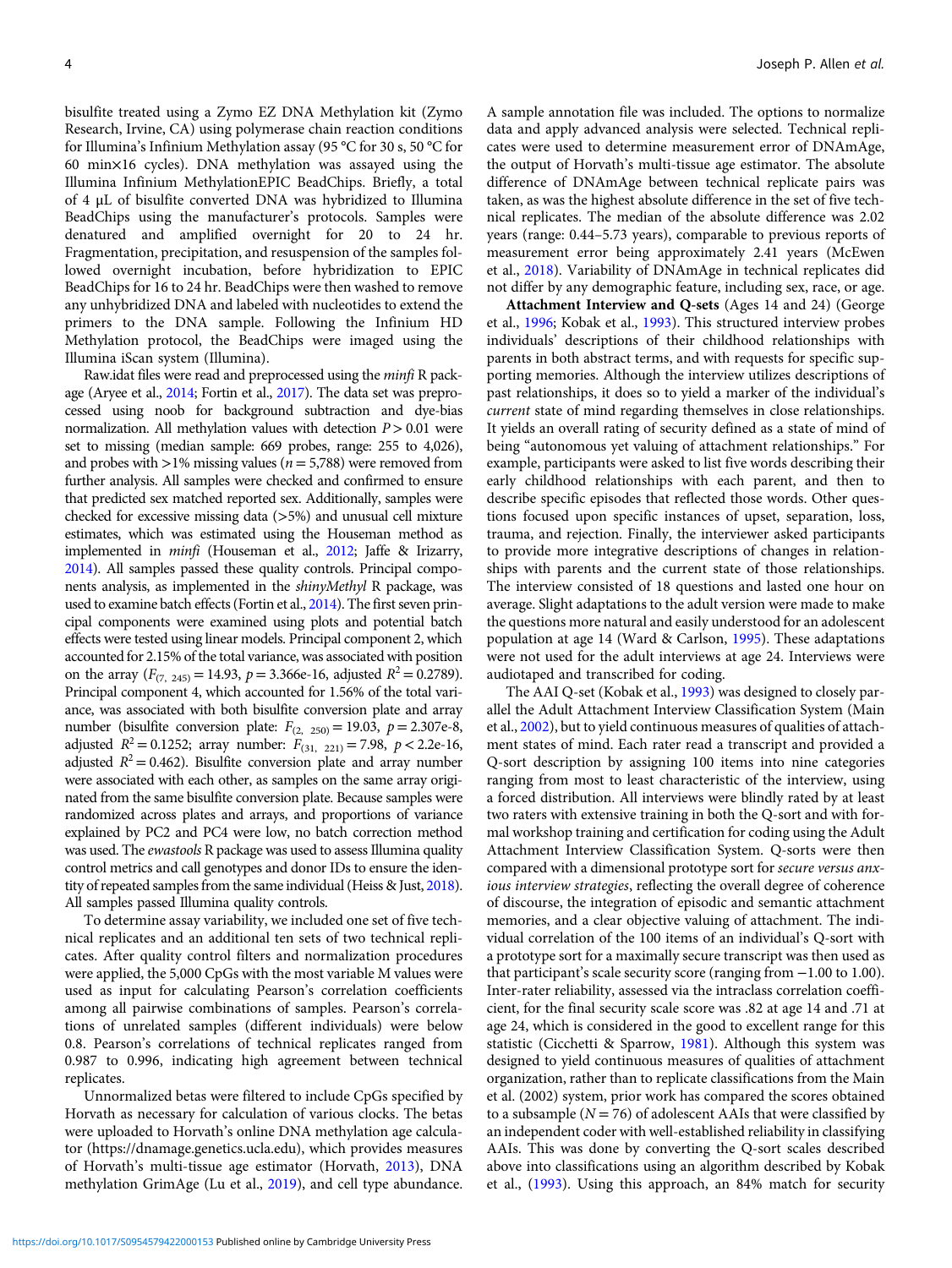versus insecurity was obtained between the Q-sort method and the classification method (kappa = .68). Prior research in adolescent samples has also indicated that security assessed via this interview is relatively stable over a two-year period (i.e.,  $r = .61$ ) (Allen et al., [2004](#page-11-0)) and has expected relations to theoretically predictable outcomes including depression, aggression, and romantic behavior within adolescence (Chango et al., [2009;](#page-11-0) Miga et al., [2010](#page-12-0); van Hoof et al., [2015\)](#page-13-0).

Autonomy & Relatedness in Close Peer Interactions (Ages 13–18). Adolescent close peer dyads participated in an 8-min videotaped task during which they first answered questions about a hypothetical dilemma separately, and then were brought together to discuss their disagreement in a revealed differences paradigm (Strodtbeck, [1951\)](#page-13-0). The topic of discussion was varied to be novel and developmentally appropriate across ages. For example, at age 13, participants and their close peers were instructed to imagine a situation in which twelve people with widely varying characteristics were stranded on Mars and only seven people would fit on the ship returning home. Adolescents and their peers first identified their seven chosen people separately, and then came together to discuss disagreements and make a final recommendation. At age 18, each member of the dyad was asked to select the top seven out of twelve people they would choose for a new reality television show they would be co-producing, and then came together to discuss their choices and create a final list. Using the Autonomy-Relatedness Coding Manual for Peer Interactions (Allen et al., [2001](#page-11-0)), researchers coded participants' interaction style for behaviors promoting autonomy, defined as using reasoning and expressing confidence to advocate for their choices, and relatedness, defined as showing warmth and collaboration during the discussion. The approach of combining markers of autonomy and relatedness reflects the fundamentally interconnected nature of these two qualities and has been repeatedly empirically supported (Allen & Hauser, [1996](#page-11-0); Allen & Loeb, [2015](#page-11-0); Loeb et al., [2020\)](#page-12-0). Overall scores for observed autonomy and relatedness were averaged across partners and across the six waves of the task as a marker of capacity to establish a dyadic relationship characterized by autonomy and relatedness. This dyadic perspective on observed interactions (i.e., considering both partners' behaviors as part of the "dyadic dance") has been repeatedly shown to be a reliable and valid means to capture capacity to establish healthy relationships (Allen, Porter, McFarland, McElhaney et al., [2007;](#page-11-0) Kansky, [2018](#page-12-0)). Autonomy and relatedness were coded reliably across raters with intraclass correlation coefficient values ranging from .63 to .87 across ages 13 to 18, all within the range of values considered to be good to excellent (Cicchetti & Sparrow, [1981](#page-11-0)). Although this measure is being used primarily as an inventory of interactions with different friends over time (vs. a scale with different items), the 6-year composite nonetheless displayed a moderately high degree of internal consistency (Cronbach's  $\alpha$  = .60).

Autonomy and Relatedness in Romantic Partner Interactions (Ages 24, 28, 30). Each adult participant-romantic partner dyad participated in an 8-min videotaped task in which they were asked to discuss an issue in their relationship that they had separately identified as an area of disagreement. The discussion began with target participants playing a recording they had made separately describing the problem and their perspective on it. Typical topics of discussion included money, jealousy, moving, friends, and career issues. Researchers then coded interactions using the Autonomy-Relatedness Coding Manual for Romantic Partner Dyads, a coding system derived from the peer autonomy and relatedness coding system described above (Allen, Porter,

Mcfarland, Hare, et al., [2007\)](#page-11-0). Specifically, participants' interactions were coded for expressions of reasoning and confidence (i.e., autonomy) as well as warmth and collaboration (i.e., relatedness). As above, scores were averaged across partners and assessment to yield final scores for capacity to establish romantic relationships characterized by autonomy and relatedness. Interrated reliability ranged from good to excellent (e.g., intraclass correlation coefficients ranging from .69 to .90) across ages. When participants did not have a romantic partner, these data were considered missing and handled via the full information maximum likelihood procedures.

Adolescent Social Integration (Ages 13–18). Social integration in adolescence was assessed annually from age 13 to 18 via a sixitem social integration scale created for this study. The scale used the format of Susan Harter's Self-Perception Scale for Adolescents to reduce social desirability biases (Harter, [1988](#page-12-0)). Items focused on the extent to which participants perceived themselves to be integrated socially, for example, as "[setting] an example that other kids follow" and "[having] a lot of ideas that other kids listen to"; as well as the extent to which participants desired such integration, for example, "getting a lot of ideas about how to be from friends" and "[finding it important] that other teens like them." Scores across the six waves were then summed and averaged to yield the final social integration score for adolescence. Internal consistency of aggregated scale scores was good across the six assessment waves (Cronbach's  $\alpha = .75$ ). Construct validity for the scale is indicated by its modest links to the adolescent-era attachment instrument measuring autonomy and valuing of relationships ( $r = .24$ ,  $p < .01$ ) and to ratings by a close friend summed from ages 13 to 18 ( $r = .26$ ,  $p < .001$ ) of the degree to which the participant was viewed as socially accepted using the Social Acceptance scale from the Adolescent Self-Perception Profile modified to obtain ratings of one's friend (vs. oneself, as in the original scale) (Harter, [1988\)](#page-12-0).

Adult Social Integration (Ages 23–29). Social integration in adulthood was assessed annually from age 23 to 29 via the fouritem social integration scale from the Social Provisions Scale (Cutrona & Russell, [1987](#page-11-0)). The scale includes items such as "I feel part of a group of people who share my attitudes and beliefs." Scores across the seven waves were then summed and averaged to yield the final social integration score for adulthood. Internal consistency of aggregated scale scores was good across the seven assessment waves (Cronbach's  $\alpha$  = .89).

Lifetime History of Cigarette Smoking (Multiple waves, ages 13–30). Information regarding lifetime cigarette use was derived from two sets of data. First, level of smoking was assessed annually each year from age 13 to 18 in terms of number of packs smoked per day. At age 30, data was also obtained regarding year at which smoking began, year at which smoking ceased (if applicable) and average amount smoked in terms of number of packs per day. These two types of data were then harmonized such that where data were inconsistent, the higher level of reported smoking was used. The final score is calculated in terms of "pack years," reflecting the product of the number of years smoked X the average number of packs of cigarettes smoked each year (e.g., if an adult participant reported smoking 1 pack/day for 2 years, but the adolescent data suggested more, than the adolescent data were used).

#### Analytic plan

For all primary analyses, linear regressions were conducted using SAS PROC CALIS (version 9.4, SAS Institute, Cary, NC). To best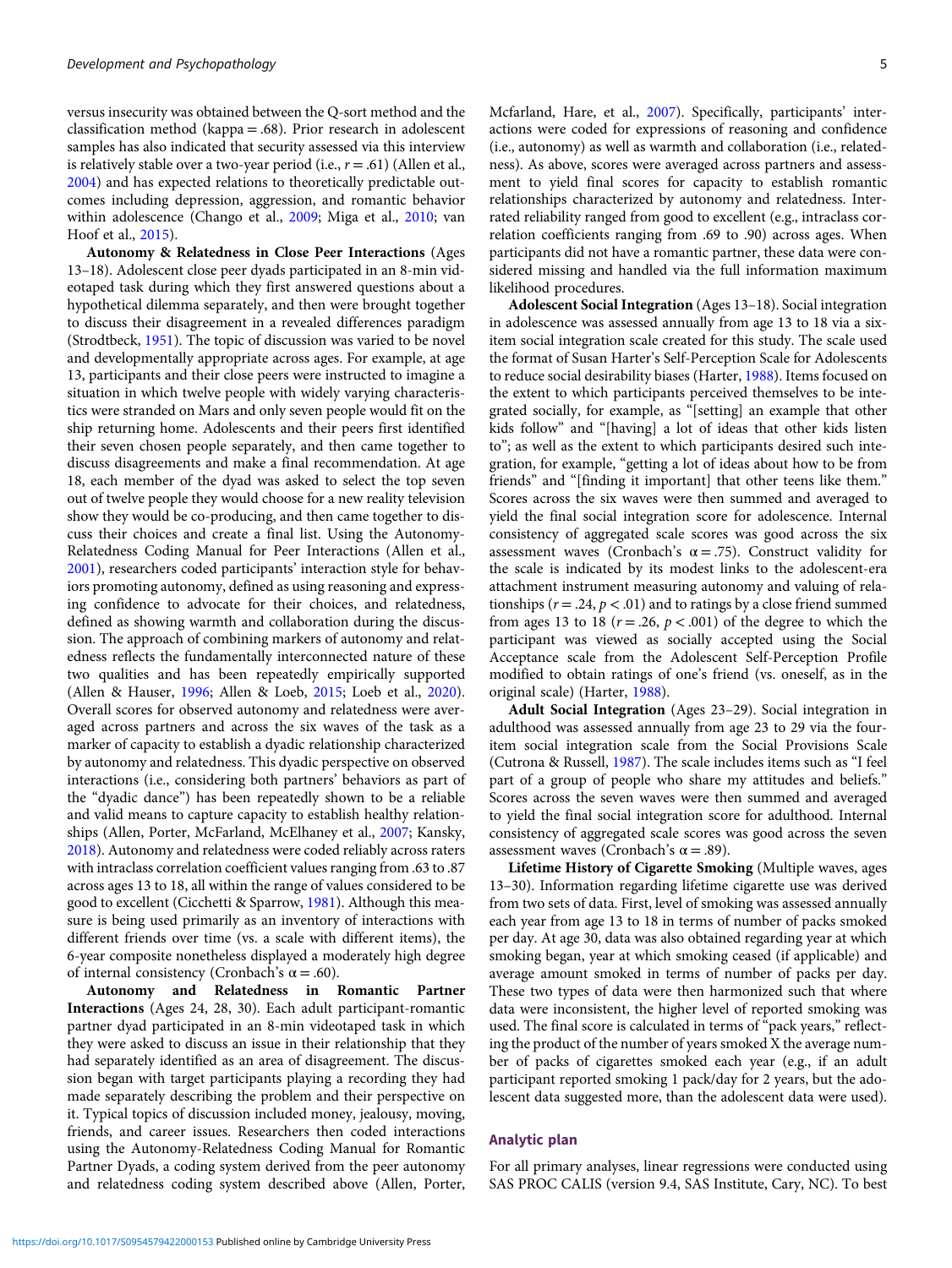address any potential biases due to attrition in longitudinal analyses, full information maximum likelihood methods were used with analyses including all variables that were linked to future missing data (i.e., where data were not missing completely at random). Because these procedures have been found to yield the least biased estimates when all available data are used for longitudinal analyses (vs. listwise deletion of missing data), the entire original sample of 184 adolescents was utilized for these analyses.

Analyses began by entering effects of blood cell counts, as these can be correlated with (and potentially confound) epigenetic age measures, and Lu et al. (2019) have found stronger predictions to physiological outcomes when accounting for this potential confound. In this analysis and all further analyses, the blood cell counts were estimated using the Horvath method for naïve  $CD8 + T$  cells,  $CD8 + CD28 - CD45RA - T$  cells, plasmablasts (B cells) and naïve CD4+ T cells (Horvath & Levine, [2015\)](#page-12-0). The Houseman method was used to estimate natural killer cells, monocytes, and granulocytes (Houseman et al., [2012](#page-12-0)). Chronological age was entered next, followed by participant demographic characteristics. By examining predictors of epigenetic age after accounting for blood cell counts and chronological age, the result is a prediction of epigenetic age acceleration (e.g., the extent to which a participant is epigenetically aging faster than their chronological age would indicate). Following entry of these variables, the primary predictor variables for each hypothesis were entered as described below.

#### Results

#### Preliminary analyses

Means and standard deviations for all variables used in the study are presented in Table 1. For descriptive purposes, intercorrelations among primary constructs are presented in Table [2](#page-6-0).

We also examined possible moderating effects of gender, racial/ ethnic minority group membership, and adolescent family income on the relation of social relationship qualities to epigenetic aging. Moderating effects were assessed by creating interaction terms based on the product of the centered main effect variables. No moderating effects were found for any of the analyses reported below.

#### Primary analyses

Hypothesis 1. Observed struggles establishing autonomy and relatedness in interactions with a close friend in adolescence will predict epigenetic age acceleration, with findings potentially mediated by similar struggles with romantic partners in adulthood.

As shown in Table [3](#page-6-0), when measures of autonomy and relatedness were added to the model following the relevant covariates, this step added significant variance to the overall model, with observed autonomy and relatedness in adolescence linked to epigenetic aging, such that lower levels of autonomy and relatedness in adolescence were linked to greater epigenetic age acceleration ( $\beta$  = .22,  $p < .001$ ). Follow-up bootstrap mediational analyses, using the PROCESS macro in SAS (Hayes, [2019](#page-12-0)) indicated that the mediated pathway from autonomy and relatedness with close peers through autonomy and relatedness with romantic partners to epigenetic age acceleration was not significant (Indirect effect = −.025, 95% CI [−.095, .027]).

Hypothesis 2. An internalized lack of autonomy and valuing of relationships in adolescent states of mind regarding attachment will Table 1. Means and standard deviations of primary measures and demographic variables

|                                                                        | Mean  | <b>SD</b> |
|------------------------------------------------------------------------|-------|-----------|
| <b>Blood cell counts</b>                                               |       |           |
| Naïve CD8+ T cells                                                     | 285.8 | 44.3      |
| $CD8 + CD28 - CD45 RA - T cells$                                       | 3.28  | 3.13      |
| Plasmablasts                                                           | 1.94  | 0.191     |
| Naïve CD4+ T cells                                                     | 770.3 | 95.9      |
| Natural killer cells                                                   | 0.194 | 0.032     |
| Monocytes                                                              | 0.058 | 0.269     |
| Granulocytes                                                           | 0.634 | 0.104     |
| Demographic factors                                                    |       |           |
| Chronological age                                                      | 29.7  | 2.176     |
| <b>DNAmGrimAge</b>                                                     | 37.6  | 4.95      |
| <b>DNAmAge</b>                                                         | 29.8  | 4.41      |
| Lifetime cigarette use                                                 | 2.49  | 4.17      |
| Social relationship characteristics                                    |       |           |
| Observed autonomy & relatedness with close peer<br>(Ages 13-18)        | 2.36  | 0.34      |
| Observed autonomy & relatedness with Romantic<br>partner (Ages 24, 27) | 2.27  | 0.49      |
| Autonomy & valuing of attachment (Age 14)                              | 0.25  | 0.42      |
| Autonomy & valuing of attachment (Age 24)                              | 0.026 | 0.46      |
| Adolescent social integration (Ages 13-18)                             | 7.11  | 2.06      |
| Adult social integration (Ages 23-29)                                  | 13.8  | 1.68      |

predict epigenetic age acceleration, with findings potentially mediated by similar struggles in adulthood.

Following the procedure described above, analyses next examined prediction of epigenetic age acceleration from attachment states of mind reflecting an internalized sense of autonomy and valuing of attachment at ages 14 and 24. As shown in Table [4,](#page-7-0) predictions were found from attachment states of mind at age 24, but not from these states of mind at age 14. Attachment states of mind indicative of both lack of autonomy and lack of valuing of attachment at 24 were predictive of greater epigenetic age acceleration at age 30 ( $\beta = -.24$ ,  $p < .001$ ). Follow-up bootstrap mediational analyses found evidence of a mediated pathway in which age 14 attachment states of mind predicted epigenetic age acceleration via age 24 attachment states of mind (Indirect effect = −.116, 95% CI [−.211, −.050]).

Hypothesis 3. Observed struggles in social integration with peers in adolescence will predict epigenetic age acceleration, with findings potentially mediated by similar struggles in adulthood.

Analyses next examined prediction of epigenetic age acceleration from self-reported social integration in adolescence and adulthood. As shown in Table [5](#page-7-0), predictions were found from measures of social integration at both time periods, such that lower levels of social integration were predictive of greater epigenetic age acceleration  $(\beta's = -.16$  and  $-.12$  from adolescence and adulthood respectively,  $p's < .01$  and 0.5). Follow-up bootstrap mediational analyses revealed no evidence of a mediated pathway from social integration in adolescence thru social integration in adulthood in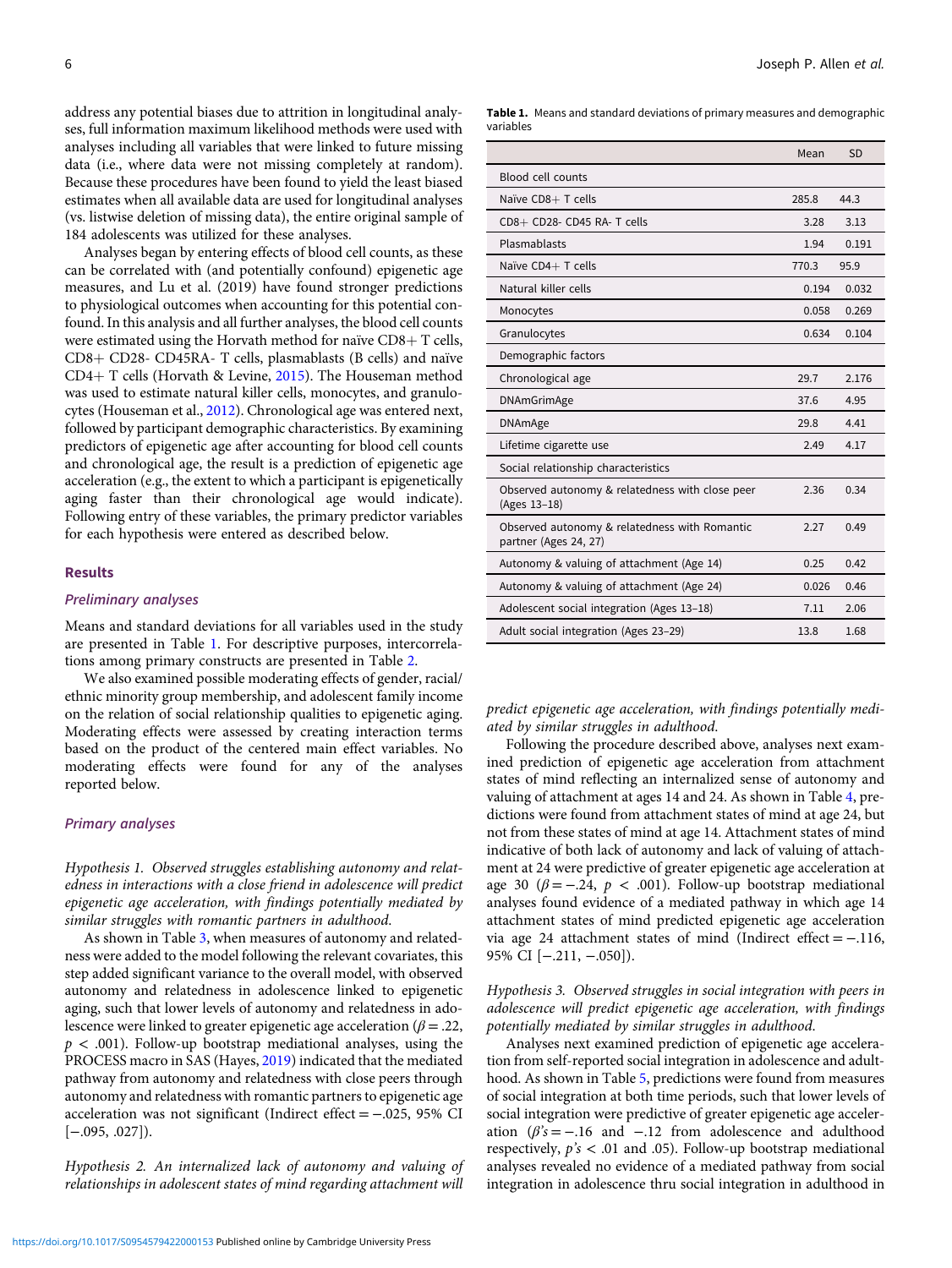<span id="page-6-0"></span>Table 2. Intercorrelations among primary constructs

|                                                                       | 2.                       | 3.              | 4.              | 5.                | 6.                | 7.                | 8.                | 9.       |
|-----------------------------------------------------------------------|--------------------------|-----------------|-----------------|-------------------|-------------------|-------------------|-------------------|----------|
| 1. Epigenetic age (DNAmGrimAge) (30)                                  | $.39***$                 | $-.22**$        | $-.24**$        | $-.11$            | $-31***$          | $-.23**$          | $-.17*$           | $.50***$ |
| 2. Chronological age (30)                                             | $\overline{\phantom{a}}$ | .14             | .06             | .09               | .01               | $-.02$            | $-.03$            | $.20*$   |
| 3. Observed autonomy & relatedness with close peer (13-18)            |                          | $\qquad \qquad$ | .39***          | $.30***$          | $.20*$            | .06               | $.30***$          | $-.01$   |
| 4. Observed autonomy & relatedness with romantic partner (24, 27, 30) |                          |                 | $\qquad \qquad$ | $.34***$          | $.27**$           | .15               | $.22*$            | $-.12$   |
| 5. Autonomy & valuing of attachment (14)                              |                          |                 |                 | $\qquad \qquad -$ | $.46***$          | $.23**$           | $.26***$          | $-.10$   |
| 6. Autonomy & valuing of attachment (24)                              |                          |                 |                 |                   | $\qquad \qquad -$ | $.23**$           | $.27***$          | $-.20*$  |
| 7. Adolescent social integration (13-18)                              |                          |                 |                 |                   |                   | $\qquad \qquad -$ | $.20**$           | $-.22**$ |
| 8. Adult social integration (23-29)                                   |                          |                 |                 |                   |                   |                   | $\qquad \qquad -$ | $-.07$   |
| 9. Lifetime cigarette use                                             |                          |                 |                 |                   |                   |                   |                   |          |

Note. Participant age(s) at time of assessment are in parentheses. \*\*\*  $p < .001$ . \*\*  $p < .01$ . \* $p < .05$ .

Table 3. Predicting epigenetic age acceleration from observed behaviors displaying autonomy and relatedness

|                                                                     |            | <b>DNAmGrimAge</b> |              |          |
|---------------------------------------------------------------------|------------|--------------------|--------------|----------|
|                                                                     | $\beta$    | 95% C.I.           | $\Delta R^2$ | $R^2$    |
| Step I. Blood cell counts                                           |            |                    |              |          |
| Naïve CD8+ T cells                                                  | $-.43****$ | $[-.59, -.27]$     |              |          |
| CD8+ CD28- CD45 RA- T cells                                         | $.18*$     | [.01, .33]         |              |          |
| Plasmablasts                                                        | $-.21$     | $[-.43, .01]$      |              |          |
| Naïve CD4+ T cells                                                  | $.40***$   | [.24, .56]         |              |          |
| Natural Killer cells                                                | $-.11$     | $[-.27, .05]$      |              |          |
| Monocytes                                                           | .04        | $[-.10, .18]$      |              |          |
| Granulocytes                                                        | $.38**$    | [.14, .62]         |              |          |
| Statistics for step                                                 |            |                    | $.25***$     | .25 **** |
| Step II. Chronological age                                          |            |                    |              |          |
| Statistics for step                                                 | .45****    | [.33, .57]         | $.17***$     | .42 **** |
| Step III. Demographic characteristics                               |            |                    |              |          |
| Gender (Male = 1, Female = $2$ )                                    | $-.20***$  | $[-.36, -.08]$     |              |          |
| Racial/Ethnic minority membership                                   | $.15*$     | [.01, .29]         |              |          |
| Family of origin income                                             | $-.04$     | $[-.18, .10]$      |              |          |
| Statistics for step                                                 |            |                    | $.10***$     | $.52***$ |
| Step IV. Social relationship characteristics                        |            |                    |              |          |
| Observed autonomy & relatedness with close peer (Ages 13-18)        | $-.22***$  | $[-.36, -.08]$     |              |          |
| Observed autonomy & relatedness with romantic partner (Ages 24, 27) | $-.09$     | $[-.25, .07]$      |              |          |
| Statistics for step                                                 |            |                    | $.05***$     | $.57***$ |

Note. \*\*\*p < .001. \*\*p < .01. \*p < .05.  $\beta$  weights are from final model.

predicting epigenetic age acceleration (Indirect effect = −.026, 95% CI [−.062, −.0002]).

Hypothesis 4. Identified social predictors of age acceleration identified above will contribute unique variance to epigenetic age acceleration after considering smoking history, but will have some of their effects mediated via this history.

We next used a path analytic approach to examine the potential predictors of epigenetic age acceleration simultaneously, along with a measure of lifetime cigarette smoking history to assess their unique, conjoint, and mediated predictions of epigenetic age acceleration. We began by entering potential mediated pathways from each adolescent-era predictor to aging via its corresponding marker in adulthood. Modification indices were then used to identify any additional links between predictor variables that would significantly improve model fit. Because intercorrelations among cell count measures led to problems with model convergence when included, these were instead handled by first regressing them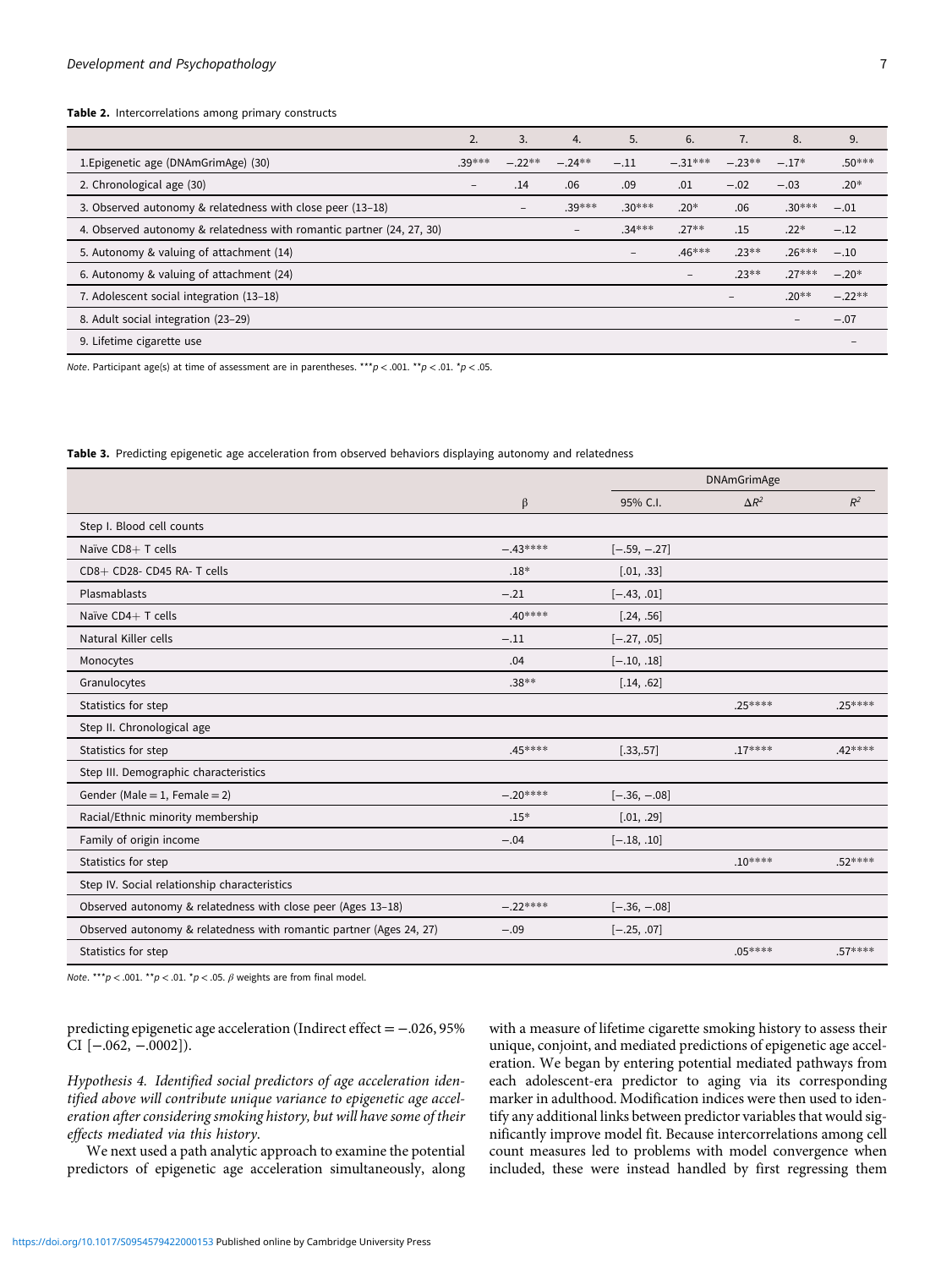<span id="page-7-0"></span>Table 4. Predicting epigenetic age acceleration from autonomy & relatedness in attachment states of mind

|                                              |           | <b>DNAmGrimAge</b> |              |          |
|----------------------------------------------|-----------|--------------------|--------------|----------|
|                                              | $\beta$   | 95% C.I.           | $\Delta R^2$ | $R^2$    |
| Step I. Blood cell counts                    |           |                    |              |          |
| Naïve CD8+ T cells                           | $-.46***$ | $[-.61, -.30]$     |              |          |
| CD8+ CD28- CD45 RA- T cells                  | .13       | $[-.02, .28]$      |              |          |
| Plasmablasts                                 | $-.20$    | $[-.42, .01]$      |              |          |
| Naïve CD4+ T cells                           | $.41***$  | [.24, .57]         |              |          |
| Natural Killer cells                         | $-.08$    | $[-.24, .07]$      |              |          |
| Monocytes                                    | .06       | $[-.07, .20]$      |              |          |
| Granulocytes                                 | $.37**$   | [.13, .62]         |              |          |
| Statistics for step                          |           |                    | $.25***$     | $.25***$ |
| Step II. Chronological age                   |           |                    |              |          |
| Statistics for step                          | $.41***$  | [.30, .52]         | $.17***$     | $.42***$ |
| Step III. Demographic characteristics        |           |                    |              |          |
| Gender                                       | $-.14*$   | $[-.26, -.01]$     |              |          |
| Racial/Ethnic minority membership            | $.23**$   | [.09, .36]         |              |          |
| Family of origin income                      | $-.09$    | $[-.22, .04]$      |              |          |
| Statistics for step                          |           |                    | $.10***$     | $.52***$ |
| Step IV. Social relationship characteristics |           |                    |              |          |
| Autonomy & valuing of attachment (Age 14)    | .09       | $[-.04, .23]$      |              |          |
| Autonomy & valuing of attachment (Age 24)    | $-.24***$ | $[-.37, -.11]$     |              |          |
| Statistics for step                          |           |                    | $.04**$      | $.56***$ |

Note. \*\*\*p < .001. \*\*p < .01. \*p < .05.  $\beta$  weights are from final model.

# Table 5. Predicting epigenetic age acceleration from self-reported social integration

|                                              |           |                | <b>DNAmGrimAge</b> |          |  |
|----------------------------------------------|-----------|----------------|--------------------|----------|--|
|                                              | $\beta$   | 95% C.I.       | $\Delta R^2$       | $R^2$    |  |
| Step I. Blood cell counts                    |           |                |                    |          |  |
| Naïve CD8+ T cells                           | $-.45***$ | $[-.60, -.29]$ |                    |          |  |
| CD8+ CD28- CD45 RA- T cells                  | $.16*$    | [.02, .31]     |                    |          |  |
| Plasmablasts                                 | $-.22*$   | $[-.44, -.01]$ |                    |          |  |
| Naïve CD4+ T cells                           | $.39***$  | [.22, .55]     |                    |          |  |
| Natural killer cells                         | $-.12$    | $[-.27, .03]$  |                    |          |  |
| Monocytes                                    | .01       | $[-.12, .13]$  |                    |          |  |
| Granulocytes                                 | $.36**$   | [.12, .60]     |                    |          |  |
| Statistics for step                          | $-.19**$  | $[-.31, .07]$  |                    | $.25***$ |  |
| Step II. Chronological age                   |           |                |                    |          |  |
| Statistics for step                          | $.41***$  | [.30, .52]     | $.17***$           | $.42***$ |  |
| Step III. Demographic characteristics        |           |                |                    |          |  |
| Gender                                       | $-.19**$  | $[-.31, -.07]$ |                    |          |  |
| Racial/Ethnic minority membership            | $.25***$  | [.12, .38]     |                    |          |  |
| Family of origin income                      | $-.07$    | $[-.14, .12]$  |                    |          |  |
| Statistics for step                          |           |                | $.10***$           | $.52***$ |  |
| Step IV. Social relationship characteristics |           |                |                    |          |  |
| Adolescent social integration (Ages 13-18)   | $-.16**$  | $[-.27, -.05]$ |                    |          |  |
| Adult social integration (Ages 23-29)        | $-.12*$   | $[-.23, -.01]$ |                    |          |  |
| Statistics for step                          |           |                | $.04***$           | $.56***$ |  |

Note. \*\*\*  $p < .001$ . \*\* $p < .01$ . \* $p < .05$ .  $\beta$  weights are from final model.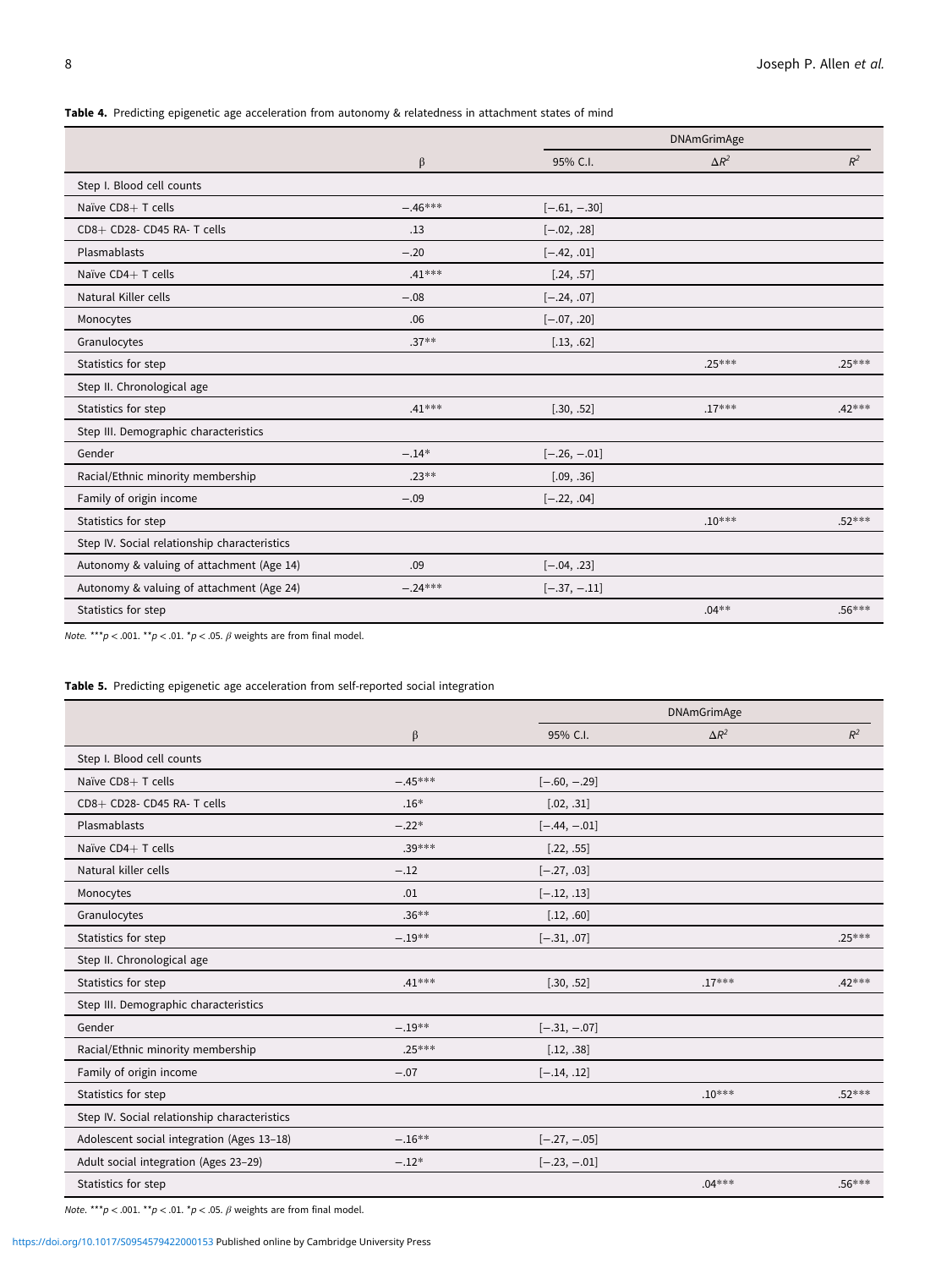out of the epigenetic age measure prior to employing path analyses. The result is the same in either case in terms of what is being predicted by substantive factors (i.e., epigenetic age after accounting for cell counts). The effect of cell counts thus do not appear in the final model in Figure [1,](#page-9-0) as they were taken into account at the prior stage.

The final model fit the data well  $(\chi^2 (12) = 12.41, p = .41,$ Goodness of Fit Index (GFI) = .99, Adjusted Goodness of Fit Index (AGFI) = .92, Root Mean Square Error of Approximation  $(RMSE) = .01$ ) and accounted for 50.2% of the variance in epigenetic age as shown in Figure [1.](#page-9-0) For clarity, nonsignificant predictive links and covariances among predictors are omitted in the Figure. Unique predictions of epigenetic age acceleration were found from each of the previously identified predictors as well as from lifetime cigarette smoking history. Results of a regression model that also includes cell count data is presented in Table [6](#page-10-0). These results indicated that the final block of five psychosocial predictors combined to predict 7.7% ( $p < .001$ ) of the variance in epigenetic age after accounting for cell counts, demographic factors, chronological age, and lifetime history of cigarette smoking.

#### Post hoc analyses

For comparative purposes, the model in Table [6](#page-10-0) was also tested using the original Horvath measure of DNAmAge as the dependent variable. In this model, not shown, the block of 5 psychosocial predictors was significant ( $\chi^2$  (5) = 12.35, p = .03), but only observed autonomy and relatedness with a close peer in adolescence was related to epigenetic age acceleration ( $\beta = -.19, p = .01$ ).

#### **Discussion**

The results of this study revealed a clear link between inability to establish social relationships characterized by autonomy and relatedness in adolescence and accelerations in epigenetic aging processes observable by age 30. Social relationship qualities were measured via direct observations, a coded interview, and selfreports, and evidence from each approach revealed links to epigenetic age acceleration. Further, analyses suggested that when considered jointly, the different markers appeared to capture at least somewhat unique aspects of relationship quality, in that several contributed uniquely to explaining epigenetic aging, even over and above a measure of lifetime cigarette use. When considered together, measures of struggles to establish social relationships characterized by autonomy and relatedness accounted for just under 8% of the variance in epigenetic age acceleration over and above variance accounted for by cigarette smoking and demographic factors. The combined variance accounted for by the relationship measures was comparable to the variance accounted for by lifetime history of cigarette smoking, providing an indicator of the substantial magnitude of the effects of observed.

Before considering the specific predictions observed, it is worth reflecting upon the potential mechanisms that can account for these broad findings. It should first be emphasized, however, that longitudinal predictions of this sort are not sufficient to support causal hypotheses. Further, given that epigenetic techniques have only recently been developed, we did not assess epigenetic aging at baseline data collection which additionally limits our ability to assess potential causal hypotheses.

Although causal relationships cannot be clearly established, these findings are highly consistent with the idea that social relationship difficulties can serve as both chronic and acute stressors and may act similarly to other stressors that have been linked to epigenetic aging (Brody, Miller, et al., [2016;](#page-11-0) Brody, Yu, et al., [2016](#page-11-0); Jovanovic et al., [2017](#page-12-0)). Previously observed links between the glucocorticoid system and epigenetic changes appear as potentially viable routes of action for these linkages (Gassen et al., [2017\)](#page-12-0), although research in this area is still in very early stages. At first glance, the stress created by maladaptive autonomy and connection processes with close others may seem quite distinct from the kinds of acute stress, typically involving significant trauma, previously linked to epigenetic aging. A developmental perspective can shed further light on these findings, however. Given the centrality of the developmental task of establishing autonomy and relatedness with peers in adolescence (Steinberg, [2019](#page-13-0)), struggles with this process may be particularly threatening during this period. Also, because adolescence is the first point in the lifespan in which truly adult-like relationships can begin to form, these relationships take on outsized importance as the first templates for future social relationships (Roisman et al., [2004\)](#page-13-0). Further, while acute stressors may be more severe, relationship difficulties are often chronic, creating a continuous source of stress on the organism. Difficulties managing the balancing of autonomy and relatedness with peers have previously been linked to a range of problematic psychosocial outcomes, from depressive symptoms and long-term career difficulties, to ongoing difficulties with peer relationships more broadly (Chango et al., [2015](#page-11-0); Henrich et al., [2001](#page-12-0); Pakaslahti et al., [2002\)](#page-12-0). Notably, both autonomy threats and connection threats in adolescence have now also been linked to indicators of deleterious physical changes well into adulthood (Allen et al., [2017](#page-11-0); Loeb et al., [2021;](#page-12-0) Yang et al., [2016\)](#page-13-0).

A link to epigenetic age acceleration was not found when assessing predictions from autonomy and relatedness in romantic interactions at ages 24 and 28. One possibility is that, beyond adolescence, autonomy and connection have already become well-established in most relationships; hence potential threats to autonomy and connection may come to feel less acute and intense. From this vantage point, adolescence may represent a particularly vulnerable period in the lifespan regarding issues of autonomy and relatedness. Given evidence that relationship stressors in adolescence can forecast adult physiological difficulties even if those stressors do not continue (Allen Loeb, et al., [2021;](#page-12-0) Allen, Loeb, et al., [2018;](#page-11-0) Miller et al., [2011\)](#page-12-0), the possibility of such long-term weathering effects seems quite real. This also makes biological sense as aging effects are cumulative and we would expect that adult epigenetic age would be more influenced by events that happened in the past and have had time to exert their influence on aging. It is also quite possible, of course, that the lack of findings in adulthood simply reflects the smaller sample size of romantic partner observations or the overlapping variance between the adolescent and adult measures, particularly given that the adult measures were significantly related to epigenetic age in univariate correlations.

Findings regarding an internalized expectation of autonomy and connection in attachment states of mind were also linked to epigenetic aging, though with a different temporal pattern than observed displays of autonomy and relatedness. Attachment states of mind at 24 were predictive of epigenetic aging whereas those at 14 were not. From a developmental perspective, however, this pattern is actually more consistent with a perspective emphasizing the role of adolescent peer relationships than it might first appear. Attachment states of mind at 14 are believed to almost entirely reflect experiences within the family of origin (Booth-LaForce, [2014](#page-11-0)). Although there is considerable stability in these states of mind over time, relative decreases in an overall state of autonomy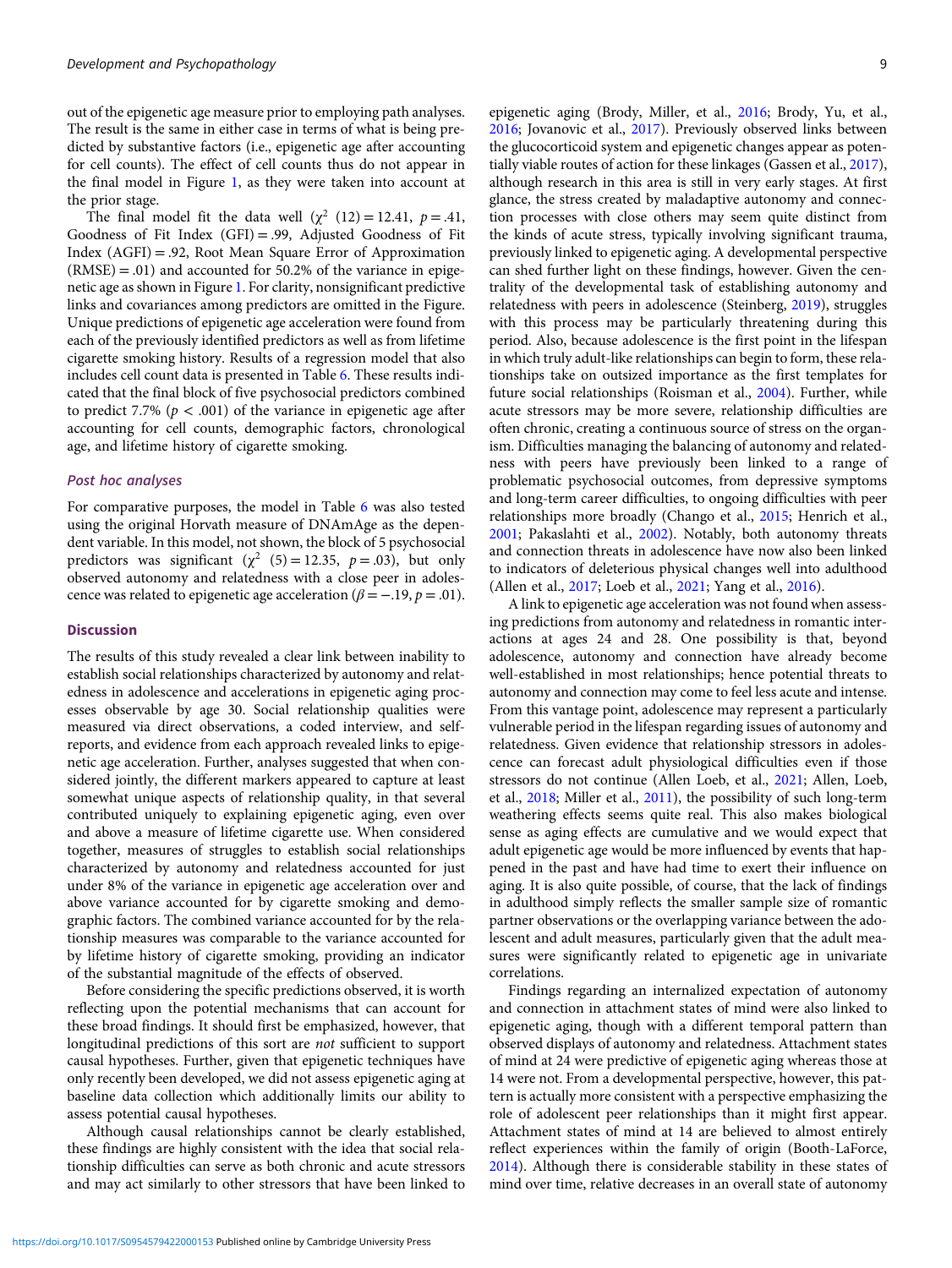<span id="page-9-0"></span>

Figure 1. presents standardized estimates based on a path model in which all predictor variables were used to predict epigenetic age (residualized after accounting for effects of cell counts). Links across time between predictors were included where indicated via modification indices to improve model fit. For clarity, nonsignificant paths, variables that had no significant predictive or mediated relationships. and covariances among predictor variables are omitted. 95% confidence intervals are presented in brackets. \*\*\*p < .001. \*\*p <  $.01.$  \*p <  $.05.$ 

and valuing of attachment from 14 to 24 have been found to be strongly predicted by intervening peer difficulties (Allen, Grande et al., [2018](#page-11-0)). Hence, the temporal pattern of findings – with attachment states of mind becoming linked to epigenetic aging at some point between 14 and 24 – also points in the direction of adolescent peer experiences as a key long-term predictor of epigenetic aging. This may also be the reason for the apparent suppressor effect observed in final models in which attachment states of mind at 14 showed a positive link to aging (in contrast to the negative, though nonsignificant, link seen in simple correlations). Further supporting this post hoc interpretation, in the final path model, although not hypothesized, it was found that adolescent social integration was also predictive of a secure state of mind reflecting autonomy and valuing of attachment at 24.

Lower levels of self-perceived social integration were also related to accelerated epigenetic aging across both time periods. Although self-reports are problematic for many purposes, in this case, self-perception may be useful as a proxy for the likely stress felt by perceived absence of strong social support. Hence in accord with social baseline theory, it may be the perceived absence of membership in a group of supportive others that is most threatening (Coan & Sbarra, [2015](#page-11-0)).

Several limitations to these findings should also be kept in mind. In addition to the lack of baseline epigenetic data, the study also lacked information about stressors that may have occurred prior to adolescence and which may have affected both future social relationships and epigenetic aging. In particular, experiences of childhood maltreatment, which have previously been linked to epigenetic aging (Jovanovic et al., [2017](#page-12-0)), could easily have influenced future relationship development as well. Of course, it is also possible that prior childhood experiences had later effects that were observable precisely because they were mediated via intervening relationship experiences of the type measured in this study. Also, given that this study assessed a community sample in which rates of severe abuse experiences were relatively rare, this factor alone would seem unlikely to account for the magnitude and range of the effects observed.

A second limitation is that these findings were only partially replicated when using the original epigenetic clock measure (Horvath, [2013](#page-12-0)). This may be explained by the differences in the clocks. DNAmGrimAge estimates epigenetic age using DNA methylation estimators of serum protein levels of proteins which are markers of biological deterioration and which have been related to stress. Horvath's clock estimates epigenetic age only on the basis of an algorithm which captures biological age and is less sensitive to environmental stressors. Although this is not surprising given that this original measure is considered less sensitive to environmental influences, it nonetheless adds an important cautionary note and indicates a clear need for future work to assess the replicability of these findings. The difference in findings between these two epigenetic clocks also makes clear the need for further research to explore just which epigenetic mechanisms are implicated in potential social stressor effects as well as how these mechanisms may translate into actual diseases of aging. Our lack of knowledge in this area should also make clear that no single measure is sufficient to quantify all aspects of biological aging (Hägg et al., [2019\)](#page-12-0). A third limitation is that, given the composition of our sample, our examination of potential effects of genetic ancestry was, of necessity,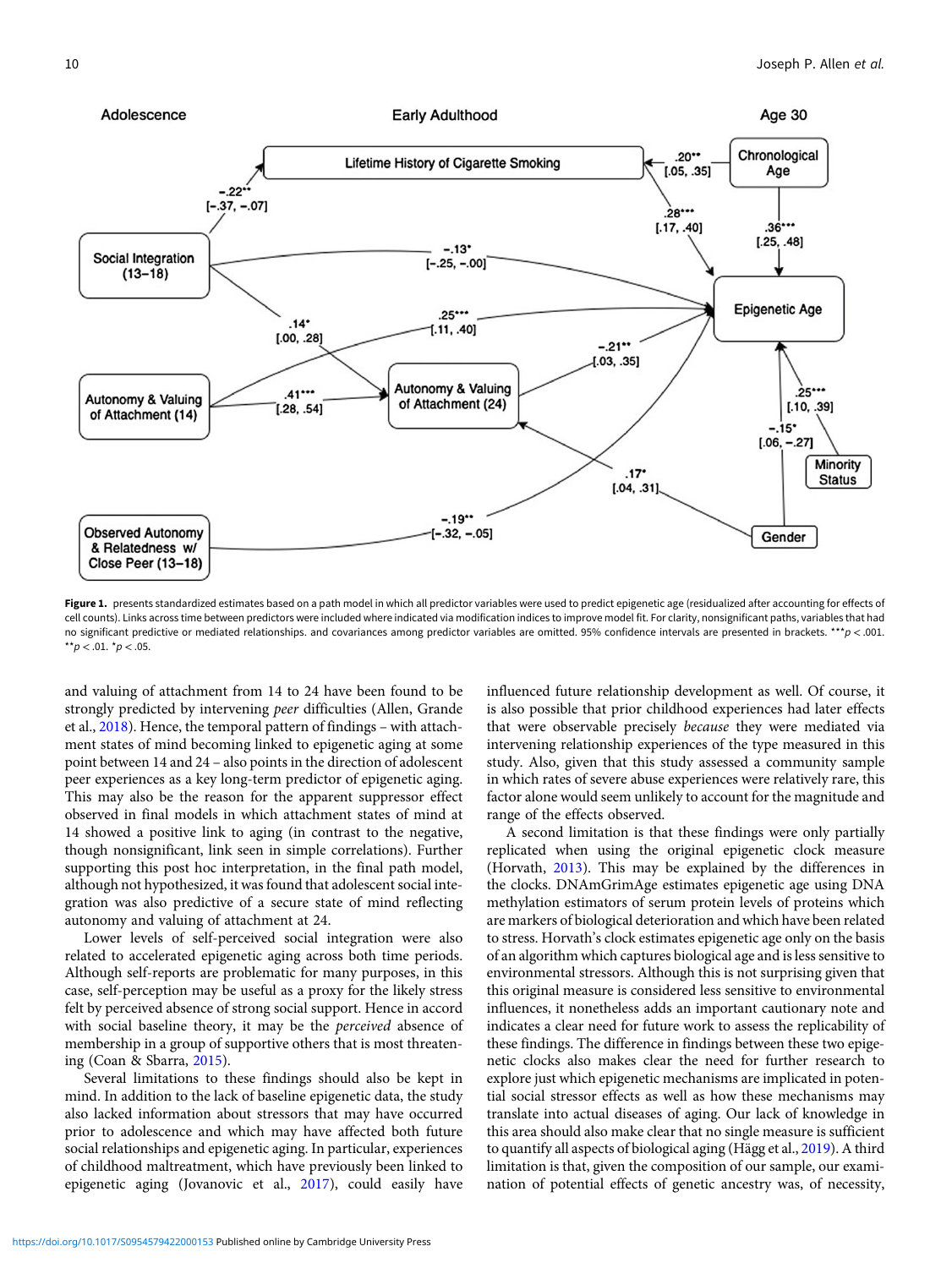<span id="page-10-0"></span>Table 6. Conjoint prediction of epigenetic age acceleration from relationship factors and lifetime cigarette use history

|                                                              |           |                | <b>DNAmGrimAge</b> |          |
|--------------------------------------------------------------|-----------|----------------|--------------------|----------|
|                                                              | $\beta$   | 95% C.I.       | $\Delta R^2$       | $R^2$    |
| Step I. Blood cell counts                                    |           |                |                    |          |
| Naïve CD8+ T cells                                           | $-.35***$ | $[-.49, -.20]$ |                    |          |
| CD8+ CD28- CD45 RA- T cells                                  | .13       | $[-.00, .26]$  |                    |          |
| Plasmablasts                                                 | $-.22*$   | $[-.41, -.02]$ |                    |          |
| Naïve CD4+ T cells                                           | $.32***$  | [.17, .47]     |                    |          |
| Natural killer cells                                         | $-.07$    | $[-.21, .06]$  |                    |          |
| Monocytes                                                    | .08       | $[-.04, .19]$  |                    |          |
| Granulocytes                                                 | $.37***$  | [.15, .58]     |                    |          |
| Statistics for step                                          |           |                | .25***             | $.25***$ |
| Step II. Chronological age                                   |           |                |                    |          |
| Statistics for step                                          | $.36***$  | [.25, .47]     | $.17***$           | $.42***$ |
| Step III. Demographic characteristics                        |           |                |                    |          |
| Gender                                                       | $-.16**$  | $[-.27, -.05]$ |                    |          |
| Racial/Ethnic minority membership                            | $.24***$  | [.11, .36]     |                    |          |
| Family of origin income                                      | $-.04$    | $[-.16, .07]$  |                    |          |
| Statistics for step                                          |           |                | $.10***$           | $.52***$ |
| Step IV. Lifetime cigarette use                              | $.24***$  | [.13, .35]     |                    |          |
| Statistics for step                                          |           |                | $.07***$           | .59***   |
| Step IV. Social relationship characteristics                 |           |                |                    |          |
| Observed autonomy & relatedness with close peer (Ages 13-18) | $-.18**$  | $[-.29, -.07]$ |                    |          |
| Autonomy & valuing of attachment (Age 14)                    | $.17*$    | [.05, .30]     |                    |          |
| Autonomy & valuing of attachment (Age 24)                    | $-.17**$  | $[-.28, -.05]$ |                    |          |
| Adolescent social integration (Ages 13-18)                   | $-.13*$   | $[-.23, -.03]$ |                    |          |
| Adult social integration (Ages 23-29)                        | $-.05$    | $[-.15, .05]$  |                    |          |
| Statistics for step                                          |           |                | $.08***$           | $.67***$ |

Note. \*\*\*p < .001. \*\*p < .01. \*p < .05.  $\beta$  weights are from final model.

somewhat crude, even though such ancestry differences have the potential to confound results (Philibert et al., [2020](#page-12-0)). However, given that the epigenetic aging measure used has been found robust across ancestry groups and that ancestry was considered as a covariate (and not found to be a significant moderator), this limitation is unlikely to have altered results. Finally, it should be noted that the final full model presented in Figure [1](#page-9-0) is clearly exploratory in nature, including both hypothesized as well as non-hypothesized pathways between variables.

Given these limitations, this is nonetheless among the first studies to demonstrate long-term linkages between struggles in key aspects of social relationships, beginning as early as adolescence, and epigenetic aging. These linkages were observed from adolescence to epigenetic age acceleration at age 30, across multiple methods, and from a domain of social functioning previously identified as central to social development. Given previous findings on links from adolescent social experiences to other physical health outcomes, it is becoming increasingly apparent that the adolescent preoccupation with peer relationships, rather than being a quirk of this stage of the lifespan, may reflect a fundamental and biologically adaptive attunement to a

domain with long-term consequences for health and for societal efforts to enhance health. For example, these findings may suggest new entry points for pediatricians assessing potential behaviorally-linked risks to future physical health beyond the usual focus on factors such as obesity, cigarette smoking, etc. Similarly, intervention approaches that directly target the quality of adolescents' social relationships (Allen, Narr et al., [2021\)](#page-11-0) might now warrant consideration not just for their immediate effects on adolescent well-being, but for their potential longterm implications for healthy aging. Finally, these findings suggest that parents trying to assess how their adolescent is faring might give greater weight to the quality of their ongoing peer relationships. Overall, then, these findings add growing urgency to calls to place a greater priority on processes of lifelong social connection and disconnection as precursors to key health outcomes (Holt-Lunstad et al., [2017\)](#page-12-0).

Acknowledgements. We thank the Duke Molecular Physiology Institute Molecular Genomics Core for processing Illumina DNA methylation arrays.

Funding statement. This study was supported by grants from the National Institute of Child Health and Human Development and the National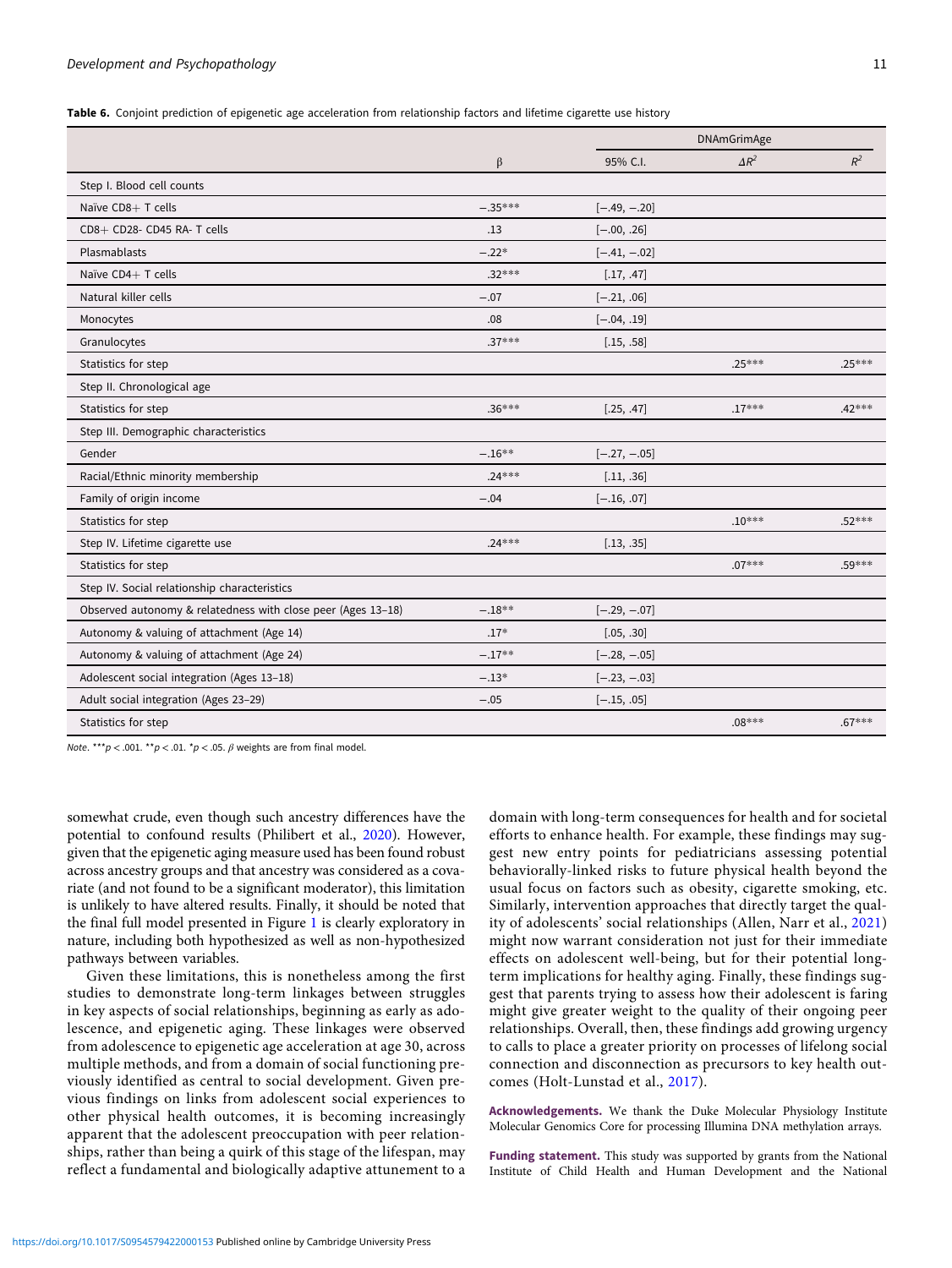<span id="page-11-0"></span>Institute of Mental Health (5R37HD058305-23, R01HD058305-16A1, R01- MH58066).

Conflicts of interest. None.

#### References

- Albert, D., Chein, J., & Steinberg, L. (2013). The teenage brain peer influences on adolescent decision making. Current Directions in Psychological Science, 22(2), 114–120. <https://doi.org/10.1177/0963721412471347>
- Allen, J. P., Grande, L., Tan, J., & Loeb, E. L. (2018). Parent and peer predictors of attachment security from adolescence to adulthood. Child Development, 89(4), 1120–1132.
- Allen, J. P., & Hauser, S. T. (1996). Autonomy and relatedness in adolescentfamily interactions as predictors of young adults' states of mind regarding attachment. Development & Psychopathology, 8(4), 793-809.
- Allen, J. P., Hauser, S. T., O'Connor, T. G., Bell, K. L., & Eickholt, C. (1996). The connection of observed hostile family conflict to adolescents' developing autonomy and relatedness with parents. Development & Psychopathology, 8(2), 425–442.
- Allen, J. P., & Loeb, E. L. (2015). The autonomy-connection challenge in adolescent peer relationships Child Development Perspectives, 9(2), 101–105. <https://doi.org/10.1111/cdep.12111>
- Allen, J. P., Loeb, E. L., Tan, J., Davis, A. A., & Uchino, B. (2021). Adolescent relational roots of adult blood pressure: A 14-year prospective study. Development and Psychopathology, online version. [https://doi.org/10.1017/](https://doi.org/10.1017/S0954579421000419) [S0954579421000419](https://doi.org/10.1017/S0954579421000419)
- Allen, J. P., Loeb, E. L., Tan, J., & Narr, R. K. (2017). The body remembers: Adolescent conflict struggles predict adult interleukin-6 Levels. Development and Psychopathology, Online Version. [https://doi.org/10.](https://doi.org/10.1017/S0954579417001754) [1017/S0954579417001754](https://doi.org/10.1017/S0954579417001754)
- Allen, J. P., Loeb, E. L., Tan, J. S., Narr, R. K., & Uchino, B. N. (2018). The body remembers: Adolescent conflict struggles predict adult interleukin-6 levels. Development and Psychopathology, 30(4), 1435–1445. [https://doi.](https://doi.org/10.1017/S0954579417001754) [org/10.1017/S0954579417001754](https://doi.org/10.1017/S0954579417001754)
- Allen, J. P., McElhaney, K. B., Kuperminc, G. P., & Jodl, K. M. (2004). Stability and change in attachment security across adolescence. Child Development, 75(6), 1792–1805. [https://doi.org/10.1111/j.1467-8624.2004.](https://doi.org/10.1111/j.1467-8624.2004.00817.x) [00817.x](https://doi.org/10.1111/j.1467-8624.2004.00817.x)
- Allen, J. P., Narr, R. K., Kansky, J., & Szwedo, D. E. (2020). Adolescent peer relationship qualities as predictors of long-term romantic life satisfaction. Child Development, 91(1), 327–340.
- Allen, J. P., Narr, R. K., Nagel, A. G., Costello, M. A., & Guskin, K. (2021). The connection project: Changing the peer environment to improve outcomes for marginalized adolescents. Development & Psychopathology, 647–657. <https://doi.org/10.1017/S0954579419001731>
- Allen, J. P., Porter, M. R., Mcfarland, F. C., Hare, A., Miga, E., & Schad, M. M. (2007). Autonomy and relatedness coding manual for adolescent romantic partner dyads. Charlottesville, VA: University of Virginia Department of Psychology.
- Allen, J. P., Porter, M. R., & McFarland, C. F. (2001). The autonomy and relatedness coding system for peer interactions. Charlottesville, Virginia: University of Virginia.
- Allen, J. P., Porter, M. R., McFarland, F. C., McElhaney, K. B., & Marsh, P. A. (2007). The relation of attachment security to adolescents' paternal and peer relationships, depression, and externalizing behavior. Child Development, 78(4), 1222–1239. [https://doi.org/10.1111/j.1467-8624.](https://doi.org/10.1111/j.1467-8624.2007.01062.x) [2007.01062.x](https://doi.org/10.1111/j.1467-8624.2007.01062.x)
- Allen, J. P., Uchino, B. N., & Hafen, C. A. (2015). Running with the pack: Teen peer-relationship qualities as predictors of adult physical health. Psychological Science, 26(10), 1574–1583. [https://doi.org/10.1177/](https://doi.org/10.1177/0963721412471347) [0956797615594118](https://doi.org/10.1177/0963721412471347)
- Annandale, E. (2021). Health and gender. In The Wiley Blackwell companion to medical sociology (pp. 237–257).
- Aryee, M. J., Jaffe, A. E., Corrada-Bravo, H., Ladd-Acosta, C., Feinberg, A. P., Hansen, K. D., & Irizarry, R. A. (2014). Minfi: a flexible and comprehensive Bioconductor package for the analysis of Infinium DNA methylation microarrays. Bioinformatics, 30(10), 1363–1369.
- Belsky, D. W., Caspi, A., Arseneault, L., Baccarelli, A., Corcoran, D. L., Gao, X., Hannon, E., Harrington, H. L., Rasmussen, L. J., Houts, R., Huffman, K., Kraus, W. E., Kwon, D., Mill, J., Pieper, C. F., Prinz, J. A., Poulton, R., Schwartz, J., Sugden, K., ... Moffitt, T. E. (2020). Quantification of the pace of biological aging in humans through a blood test, the DunedinPoAm DNA methylation algorithm. Elife, 9. [https://doi.org/10.](https://doi.org/10.7554/eLife.54870) [7554/eLife.54870](https://doi.org/10.7554/eLife.54870)
- Ben-Shlomo, Y., & Kuh, D. (2002). A life course approach to chronic disease epidemiology: conceptual models, empirical challenges and interdisciplinary perspectives. International Journal of Epidemiology, 31(2), 285–293. [https://](https://www.ncbi.nlm.nih.gov/pubmed/11980781) [www.ncbi.nlm.nih.gov/pubmed/11980781](https://www.ncbi.nlm.nih.gov/pubmed/11980781)
- Blakemore, S.-J., & Mills, K. L. (2014). Is adolescence a sensitive period for sociocultural processing? Annual Review of Psychology, 65, 187–207.
- Booth-LaForce, C. (2014). The Adult Attachment Interview: Psychometrics, stability and change from infancy, and developmental origins. Monographs of the Society for Research in Child Development, 79(3), 1–14.
- Bowlby, J. (1980). Attachment and loss: Vol. 3: Loss, sadness and depression. New York: Basic Books.
- Brody, G. H., Miller, G. E., Yu, T., Beach, S. R., & Chen, E. (2016). Supportive family environments ameliorate the link between racial discrimination and epigenetic aging: A replication across two longitudinal cohorts. Psychological Science, 27(4), 530–541. <https://doi.org/10.1177/0956797615626703>
- Brody, G. H., Yu, T., Chen, E., Beach, S. R., & Miller, G. E. (2016). Familycentered prevention ameliorates the longitudinal association between risky family processes and epigenetic aging. Journal of Child Psychology and Psychiatry, and Allied Disciplines, 57(5), 566–574. [https://doi.org/10.1111/](https://doi.org/10.1111/jcpp.12495) [jcpp.12495](https://doi.org/10.1111/jcpp.12495)
- Brosschot, J. F., Verkuil, B., & Thayer, J. F. (2017). Exposed to events that never happen: Generalized unsafety, the default stress response, and prolonged autonomic activity. Neuroscience & Biobehavioral Reviews, 74, 287–296.
- Chango, J., Allen, J. P., Szwedo, D. E., & Schad, M. M. (2015). Early adolescent peer foundations of late adolescent and young adult psychological adjustment. Journal of Research on Adolescence, 25(4), 685–699. [https://doi.org/](https://doi.org/10.1111/jora.12162) [10.1111/jora.12162](https://doi.org/10.1111/jora.12162)
- Chango, J. M., McElhaney, K. B., & Allen, J. P. (2009). Attachment organization and patterns of conflict resolution in friendships predicting adolescents' depressive symptoms over time. Attachment & Human Development, 11(4), 331–346. <https://doi.org/10.1080/14616730903016961>
- Charles, S. T., Reynolds, C. A., & Gatz, M. (2001). Age-related differences and change in positive and negative affect over 23 years. Journal of Personality and Social Psychology, 80(1), 136. [https://www.ncbi.nlm.nih.gov/pubmed/](https://www.ncbi.nlm.nih.gov/pubmed/11195886) [11195886](https://www.ncbi.nlm.nih.gov/pubmed/11195886)
- Cicchetti, D. V., & Sparrow, S. A. (1981). Developing criteria for establishing interrater reliability of specific items: Applications to assessment of adaptive behavior. American Journal of Mental Deficiency, 86(2), 127-137. [https://](https://www.ncbi.nlm.nih.gov/pubmed/7315877) [www.ncbi.nlm.nih.gov/pubmed/7315877](https://www.ncbi.nlm.nih.gov/pubmed/7315877)
- Coan, J. A., & Sbarra, D. A. (2015). Social baseline theory: The social regulation of risk and effort. Current Opinion in Psychology, 1, 87–91.
- Copeland, W. E., Wolke, D., Lereya, S. T., Shanahan, L., Worthman, C., & Costello, E. J. (2014). Childhood bullying involvement predicts low-grade systemic inflammation into adulthood. Proceedings of the National Academy of Sciences of the United States of America. [https://doi.org/10.](https://doi.org/10.1073/pnas.1323641111) [1073/pnas.1323641111](https://doi.org/10.1073/pnas.1323641111)
- Cutrona, C. E., & Russell, D. (1987). The provisions of social relationships and adaptation to stress. In W. H. Jones & D. Perlman (Eds.), Advances in personal relationships (Vol. 1, pp. 37–67). Greenwich, CT: JAI Press.
- Fiorito, G., Polidoro, S., Dugue, P. A., Kivimaki, M., Ponzi, E., Matullo, G., Guarrera, S., Assumma, M. B., Georgiadis, P., Kyrtopoulos, S. A., Krogh, V., Palli, D., Panico, S., Sacerdote, C., Tumino, R., Chadeau-Hyam, M., Stringhini, S., Severi, G., Hodge, A. M., ... Vineis, P. (2017). Social adversity and epigenetic aging: A multi-cohort study on socioeconomic differences in peripheral blood DNA methylation. Scientific Reports, 7(1), 16266. [https://](https://doi.org/10.1038/s41598-017-16391-5) [doi.org/10.1038/s41598-017-16391-5](https://doi.org/10.1038/s41598-017-16391-5)
- Ford, J., Anderson, C., Gillespie, S., Giurgescu, C., Nolan, T., Nowak, A., & Williams, K. P. (2019). Social integration and quality of social relationships as protective factors for inflammation in a nationally representative sample of black women. Journal of Urban Health, 96(1), 35–43.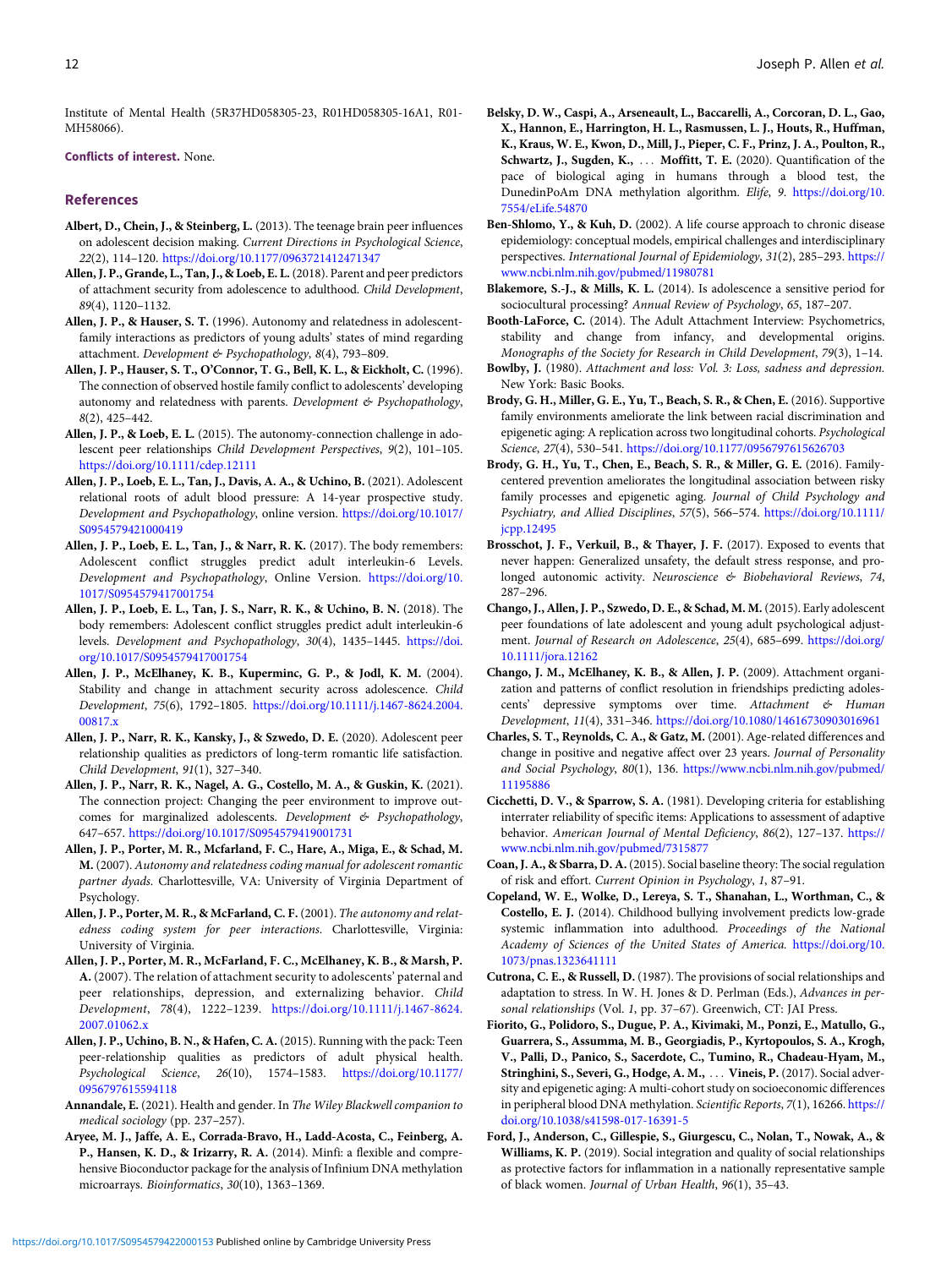- <span id="page-12-0"></span>Fortin, J.-P., Fertig, E., & Hansen, K. (2014). shinyMethyl: interactive quality control of Illumina 450k DNA methylation arrays in R. F1000Research, 3.
- Fortin, J.-P., Triche Jr, T. J., & Hansen, K. D. (2017). Preprocessing, normalization and integration of the Illumina HumanMethylationEPIC array with minfi. Bioinformatics, 33(4), 558–560.
- Gassen, N. C., Chrousos, G. P., Binder, E. B., & Zannas, A. S. (2017). Life stress, glucocorticoid signaling, and the aging epigenome: Implications for aging-related diseases. Neuroscience & Biobehavioral Reviews, 74(Pt B), 356–365. <https://doi.org/10.1016/j.neubiorev.2016.06.003>
- George, C., Kaplan, N., & Main, M. (1996). Adult Attachment Interview (3rd ed.). Unpublished manuscript, Department of Psychology, University of California, Berkeley.
- Hägg, S., Belsky, D. W., & Cohen, A. A. (2019). Developments in molecular epidemiology of aging. Emerging Topics in Life Sciences, 3(4), 411–421. <https://doi.org/10.1042/etls20180173>
- Harter, S. (1988). Manual for the self-perception profile for adolescents. Denver, Colorado: University of Denver.
- Hayes, A. F. (2019). Introduction to mediation, moderation, and conditional process analysis: A regression-based approach (2nd ed.). Guilford: ProQuest Ebook Central. [http://ebookcentral.proquest.com/lib/uva/detail.](http://ebookcentral.proquest.com/lib/uva/detail.action?docID=5109647) [action?docID](http://ebookcentral.proquest.com/lib/uva/detail.action?docID=5109647)=[5109647.](http://ebookcentral.proquest.com/lib/uva/detail.action?docID=5109647)
- Heiss, J. A., & Just, A. C. (2018). Identifying mislabeled and contaminated DNA methylation microarray data: an extended quality control toolset with examples from GEO. Clinical Epigenetics, 10(1), 1-9.
- Henrich, C. C., Blatt, S. J., Kuperminc, G. P., Zohar, A., & Leadbeater, B. J. (2001). Levels of interpersonal concerns and social functioning in early adolescent boys and girls. Journal of Personality Assessment, 76, 48–67.
- Hertzman, C. (1999). The biological embedding of early experience and its effects on health in adulthood. Annals of the New York Academy of Sciences, 896(1), 85–95. <https://www.ncbi.nlm.nih.gov/pubmed/10681890>
- Holt-Lunstad, J., Robles, T. F., & Sbarra, D. A. (2017). Advancing social connection as a public health priority in the United States. American Psychologist, 72(6), 517–530. <https://doi.org/10.1037/amp0000103>
- Holt-Lunstad, J., Smith, T. B., & Layton, J. B. (2010). Social relationships and mortality risk: A meta-analysis. PLoS Medicine, 7(7), 1–20. [https://doi.org/](https://doi.org/10.1371/journal.pmed.1000316) [10.1371/journal.pmed.1000316](https://doi.org/10.1371/journal.pmed.1000316)
- Horvath, S. (2013). DNA methylation age of human tissues and cell types. Genome biology, 14(10), 3156.
- Horvath, S., & Levine, A. J. (2015). HIV-1 infection accelerates age according to the epigenetic clock. The Journal of infectious diseases, 212(10), 1563–1573.
- Houseman, E. A., Accomando, W. P., Koestler, D. C., Christensen, B. C., Marsit, C. J., Nelson, H. H., Wiencke, J. K., & Kelsey, K. T. (2012). DNA methylation arrays as surrogate measures of cell mixture distribution. BMC Bioinformatics, 13(1), 1–16.
- Jaffe, A. E., & Irizarry, R. A. (2014). Accounting for cellular heterogeneity is critical in epigenome-wide association studies. Genome biology, 15(2), 1–9.
- Joehanes, R., Just, A. C., Marioni, R. E., Pilling, L. C., Reynolds, L. M., Mandaviya, P. R., Guan, W., Tao, X., Elks, C. E., & Aslibekyan, S. (2016). Epigenetic signatures of cigarette smoking. Circulation: Cardiovascular Genetics, 9(5), 436–447.
- Jovanovic, T., Vance, L. A., Cross, D., Knight, A. K., Kilaru, V., Michopoulos, V., Klengel, T., & Smith, A. K. (2017). Exposure to violence accelerates epigenetic aging in children. Scientific Reports, 7(1), 8962. [https://](https://doi.org/10.1038/s41598-017-09235-9) [doi.org/10.1038/s41598-017-09235-9](https://doi.org/10.1038/s41598-017-09235-9)
- Kansky, J., Costello, M., Hunt, G., & Allen, J. P. (2018). The role of observed dyadic autonomy in romantic relationship quality from adolescence to early adulthood. Paper presented at the International Association for Relationship Research Conference, Fort Collins, CO.
- Khullar, D., & Chokshi, D. A. (2018). Health, income, & poverty: Where we are & what could help. Health Affairs, 10. [https://doi.org/10.1377/](https://doi.org/10.1377/hpb20180817.901935) [hpb20180817.901935](https://doi.org/10.1377/hpb20180817.901935)
- Kobak, R. R., Cole, H., Ferenz-Gillies, R., Fleming, W., & Gamble, W. (1993). Attachment and emotion regulation during mother-teen problem-solving: A control theory analysis. Child Development, 64(1), 231–245. [https://www.](https://www.ncbi.nlm.nih.gov/pubmed/8436031) [ncbi.nlm.nih.gov/pubmed/8436031](https://www.ncbi.nlm.nih.gov/pubmed/8436031)
- Koss, K. J., Schneper, L., Kronaizi, S., Brown, R. A., Mitchell, C., Brooks-Gunn, J., & Notterman, D. (2021). Parental job loss and adolescent

epigenetic aging. Paper presented at the Society for Research in Child Development, Virtual.

- Loeb, E. L., Davis, A. A., Costello, M. A., & Allen, J. P. (2020). Autonomy and relatedness in early adolescent friendships as predictors of short- and longterm academic success. Social Development, 29(3), 818–836.
- Loeb, E. L., Davis, A. A., Narr, R. K., Uchino, B. N., Kent de Grey, R. G., & Allen, J. P. (2021). The developmental precursors of blunted cardiovascular responses to stress. Developmental Psychobiology, 63(2), 247-261. [https://doi.](https://doi.org/10.1002/dev.21977) [org/10.1002/dev.21977](https://doi.org/10.1002/dev.21977)
- Lu, A. T., Quach, A., Wilson, J. G., Reiner, A. P., Aviv, A., Raj, K., Hou, L., Baccarelli, A. A., Li, Y., Stewart, J. D., Whitsel, E. A., Assimes, T. L., Ferrucci, L., & Stewart, J. D. (2019). DNA methylation GrimAge strongly predicts lifespan and healthspan. Aging (Albany NY), 11(2), 303.
- Main, M., Goldwyn, R., & Hesse, E. (2002). Adult Attachment Scoring and classification Systems, Version 7.1. Unpublished manuscript, University of California at Berkeley.
- Main, M., Kaplan, N., & Cassidy, J. (1985). Security in infancy, childhood, and adulthood: A move to the level of representation. In I. Bretherton & E. Waters (Eds.), Growing points in attachment theory and research, monographs of the society for research in child development. Serial No. 209. Vol. 50 (pp. (66–104).).
- McEwen, L. M., Jones, M. J., Lin, D. T. S., Edgar, R. D., Husquin, L. T., MacIsaac, J. L., Ramadori, K. E., Morin, A. M., Rider, C. F., & Carlsten, C. (2018). Systematic evaluation of DNA methylation age estimation with common preprocessing methods and the Infinium MethylationEPIC BeadChip array. Clinical Epigenetics, 10(1), 1–9.
- Miga, E. M., Hare, A., Allen, J. P., & Manning, N. (2010). The relation of insecure attachment states of mind and romantic attachment styles to adolescent aggression in romantic relationships. Attachment & Human Development, 12(5), 463–481. <https://doi.org/10.1080/14616734.2010.501971>
- Miller, G. E., Chen, E., & Parker, K. J. (2011). Psychological stress in childhood and susceptibility to the chronic diseases of aging: Moving toward a model of behavioral and biological mechanisms. Psychological Bulletin, 137(6), 959. <https://doi.org/10.1037/a0024768>
- Nguyen, A., Moser, R., & Chou, W.-Y. (2014). Race and health profiles in the United States: an examination of the social gradient through the 2009 CHIS adult survey. Public Health, 128(12), 1076–1086.
- Norman, R. E., Byambaa, M., De, R., Butchart, A., Scott, J., & Vos, T. (2012). The long-term health consequences of child physical abuse, emotional abuse, and neglect: A systematic review and meta-analysis. PLOS Medicine, 9(11), e1001349.
- Oudekerk, B., Allen, J. P., Schad, M. M., Hessel, E. T., Spilker, A., & Szwedo, D. E. (2014). Maternal and paternal psychological control as moderators of the link between peer attitudes and adolescents risky sexual behavior Journal of Early Adolescence, 34(4), 413–435. [https://doi.org/10.1177/02724316](https://doi.org/10.1177/0272431613494007) [13494007](https://doi.org/10.1177/0272431613494007)
- Oudekerk, B. A., Allen, J. P., Hessel, E. T., & Molloy, L. E. (2015). The cascading development of autonomy and relatedness from adolescence to adulthood Child Development, 86(2), 472–485. [https://doi.org/10.1111/cdev.](https://doi.org/10.1111/cdev.12313) [12313](https://doi.org/10.1111/cdev.12313)
- Pakaslahti, L., Karjalainen, A., & Keltikangas-Jaervinen, L. (2002). Relationships between adolescent prosocial problem-solving strategies, prosocial behaviour, and social acceptance. International Journal of Behavioral Development, 26(2), 137–144.
- Palma-Gudiel, H., Fananas, L., Horvath, S., & Zannas, A. S. (2020). Psychosocial stress and epigenetic aging. International Review of Neurobiology, 150, 107–128. <https://doi.org/10.1016/bs.irn.2019.10.020>
- Philibert, R., Beach, S. R. H., Lei, M. K., Gibbons, F. X., Gerrard, M., Simons, R. L., & Dogan, M. V. (2020). Array-based epigenetic aging indices may be racially biased. Genes (Basel), 11(6). [https://doi.org/10.3390/](https://doi.org/10.3390/genes11060685) [genes11060685](https://doi.org/10.3390/genes11060685)
- Picardi, A., Miglio, R., Tarsitani, L., Battisti, F., Baldassari, M., Copertaro, A., Mocchegiani, E., Cascavilla, I., & Biondi, M. (2013). Attachment style and immunity: A 1-year longitudinal study. Biological Psychology, 92(2), 353–358.
- Pietromonaco, P. R., DeBuse, C. J., & Powers, S. I. (2013). Does attachment get under the skin? Adult romantic attachment and cortisol responses to stress. Current Directions in Psychological Science, 22(1), 63–68.